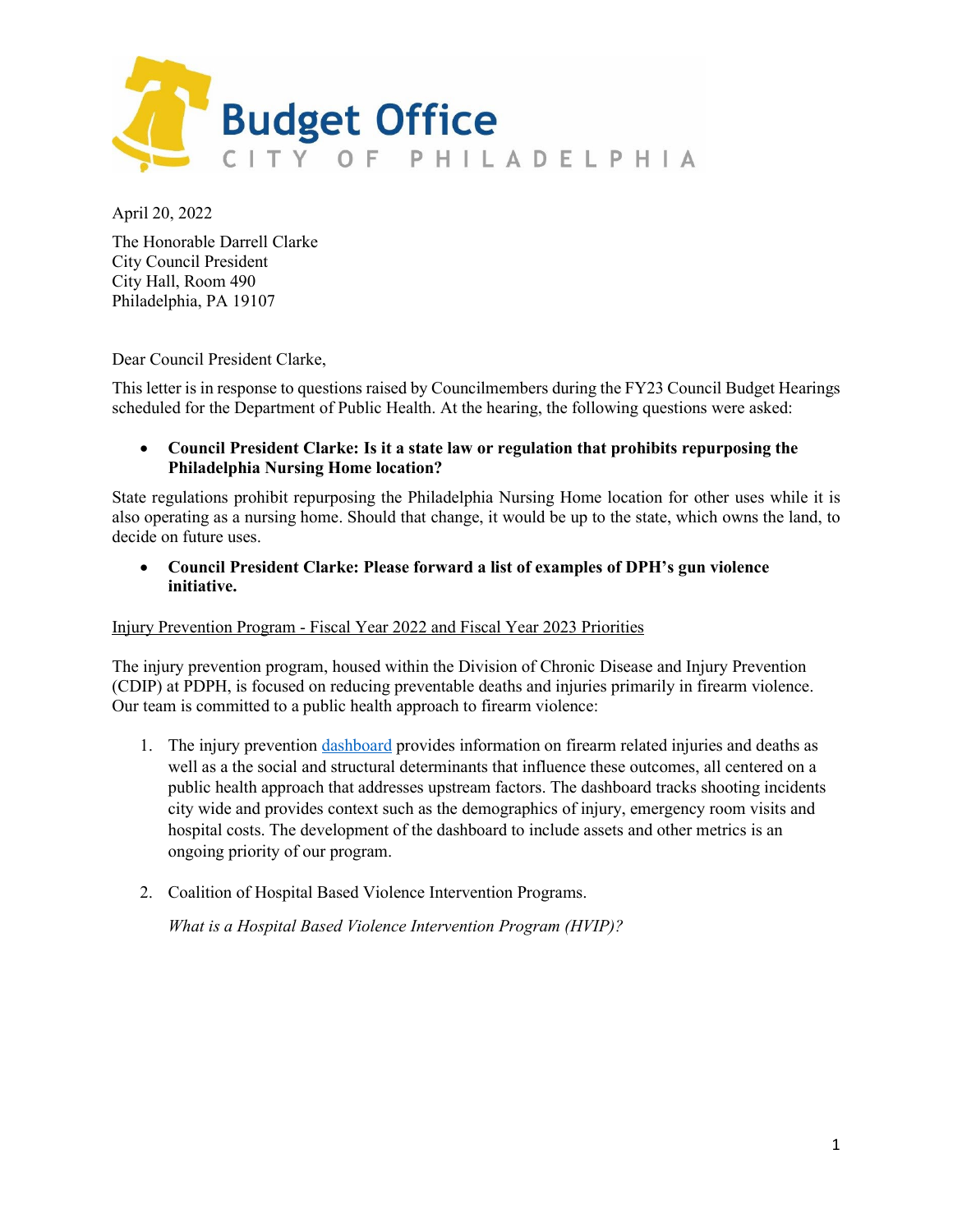

[HVIPs](https://www.thehavi.org/what-is-an-hvip) are programs aimed at engaging those who are violently injured and providing them support from the hospital to the community. Key Features:

• Trauma-informed

- Multi-disciplinary
- Comprehensive case management

# *Why are HVIPs a public health priority?*

- Focused on those with those who are most vulnerable (prior injury)
- Able to be scaled city-wide
- Amenable to evaluation and tracking
- Trauma-informed
- Addresses key drivers of violence and re-injury

# *Who is part of the PDPH HVIP Collaborative?*

All level one trauma centers in Philadelphia County

- The Children's Hospital of Philadelphia
- St. Christopher's Hospital for Children
- Penn Presbyterian Hospital
- Temple University Hospital
- Einstein Medical Center
- Thomas Jefferson University Hospital

What are the aims of the collaborative?

- Define best practices for HVIP service delivery and recruitment
- Understand the current reach of HVIP services in the city
- Outline common barriers to recruitment
- Measure collective participant outcomes
- Explore expansion of the model into new settings
- Facilitate engagement with local community

Our Year One report will describe the recommended actions for survivors, health systems, health care providers, and policy makers that this body believes would improve outcomes for victims of violence. We are an organization member of the Health Alliance for Violence Intervention (HAVI), the

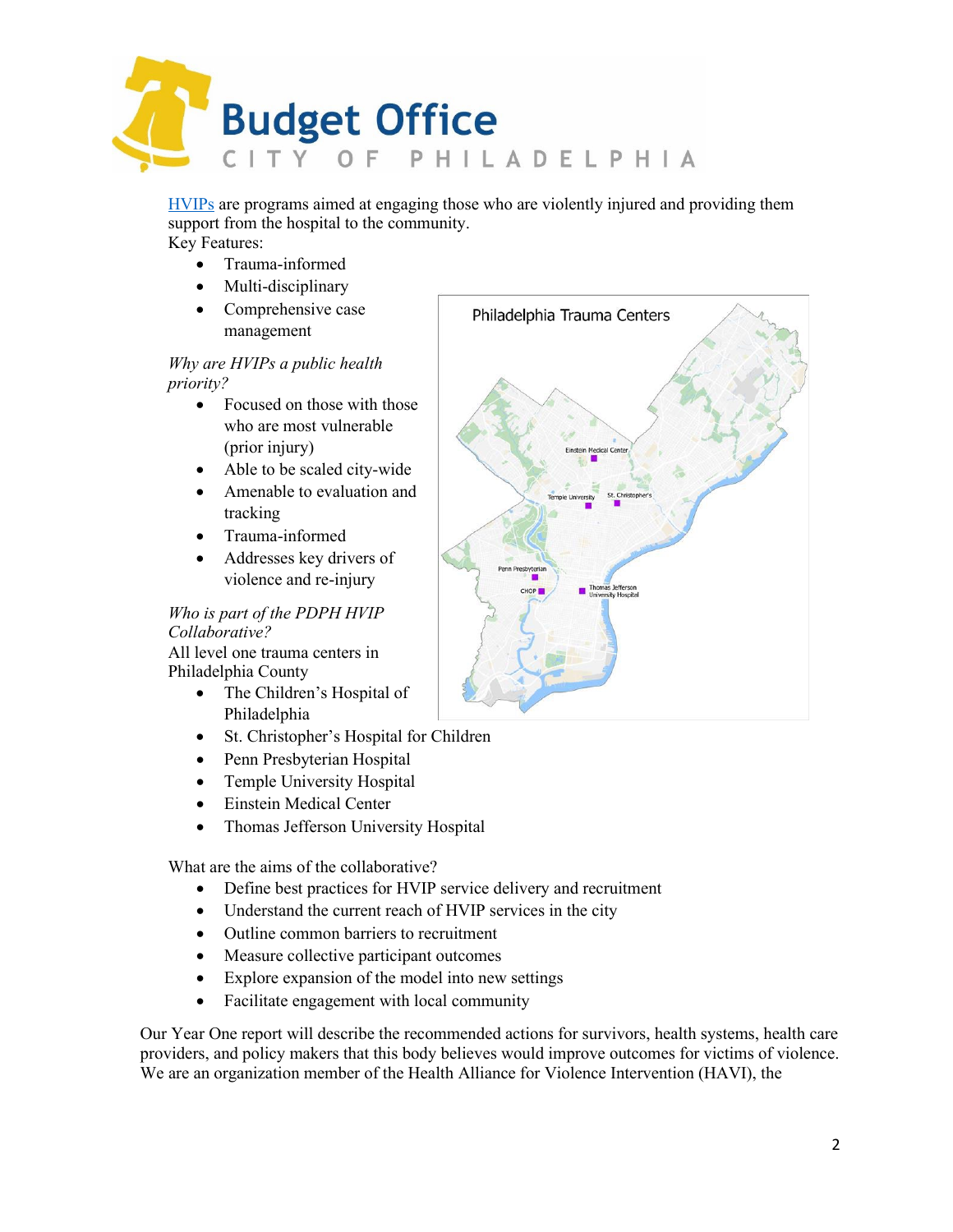

national network of HVIPs, and are working to align our efforts with others occurring around the country.

- 3. The injury prevention team is continuing to grow the firearm homicide review. This effort includes about 20 partners inside and outside of City government. It is modeled after the Milwaukee homicide review commission, and we have been partnering with the Milwaukee team to optimize our review. In FY22, we introduced a new process to move forward action items that has increased our productivity and accountability and helps us to track the interventions that result from our review process. In FY23 we aim to do the following:
	- a. Data team expansion: We have identified several data sources that would improve the quality of the review. We are also introducing a place-based approach to patient selection that would better align with the roadmap goals--choosing a representative sample of patients that highlight the specific challenges confronted by different regions in the city. Finally, data support would help us track the process, outcomes, and impact associated with our SMART goals.
	- b. Project management: The homicide review includes over 20 stakeholder agencies and partners and over a dozen data sources. Information is tracked down, de-identified, and compiled for each review. In addition, the action items, working groups, and SMART goals need to be tracked and followed up on in a timely fashion. Effective project management will allow us to do this better.
	- c. Social work support: The firearm homicide team interacts directly with the families of victims and, in the case of the nonfatal review, with victims themselves. As we work to expand the number of individuals we include in our review, we are considering the benefits of additional social work support for families and survivors. We would like these interactions to be an opportunity to point victims and families to appropriate resources, another role that a program social worker can play.
	- d. Community Engagement: The Milwaukee Homicide Review Commission, with whom we have been consulting and after which our review was modeled, originally included a community engagement element that brings the findings of the review to the community. This is called the "Level 4" Review and it is co-hosted by community agencies participating in the review. This can provide bidirectional communication about firearm violence in neighborhoods informed by the earlier stages of the review. This will require coordination, facilitation, and careful follow up
	- e. Dissemination: The review team aims to be an outward facing project, with findings and interventions made available to all stakeholders from participating agencies to community. We also hope to integrate the findings of the review with other injury prevention program work.
- 4. Cure Violence Coalition: The injury prevention program brought together in FY22 all Philadelphia programs modeled after the Cure Violence approach. We have reached out to Cure Violence Global to support this coalition and inform its efforts. The priorities of this new coalition are the following:
	- a. Identify citywide reach of this model
	- b. Name common barriers to implementation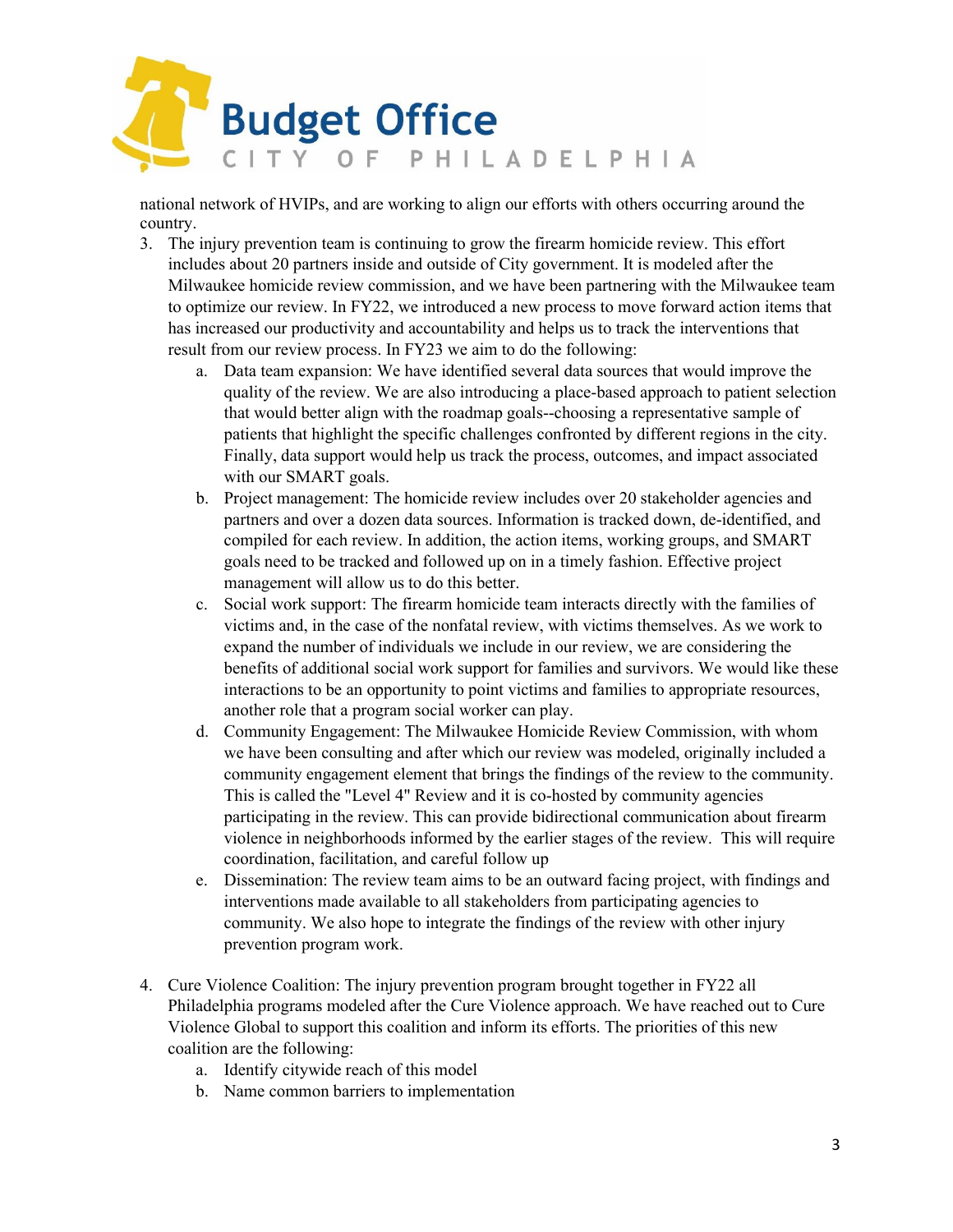

- c. Facilitate better coordination between organizations
- d. Develop better support for Philadelphia violence interrupters
- e. Work to measure the citywide impact of this model

## • **Councilmember Parker: Requested a list of the department's contract vendors, contract totals, MWDSBE contract amounts and MWDSBE percentage.**

DPH is committed to maintaining efforts to meet our goals to ensure the inclusion of MWDSBE participation on its contracts. The department is committed to utilizing all resources that the OEO office offers and works alongside the OEO office in its contracting efforts. DPH's OEO Officer monitors participation and develops strategies to ensure that participation goals are on target. Below is a chart detailing our FY22 contracts and performance, which exceeds our goal.

|                                                      | <b>MWDSBE Vendor</b><br><b>Name</b> |                           |                      |
|------------------------------------------------------|-------------------------------------|---------------------------|----------------------|
| <b>Vendor Name</b>                                   | (if different from<br>Prime)        | Contract<br><b>Amount</b> | <b>MWDSBE Amount</b> |
| <b>Personal &amp; Professional Services</b><br>(PPS) |                                     |                           |                      |
| Pharmpro, Inc.                                       |                                     | \$300,000                 |                      |
| General Healthcare Resources LLC                     |                                     | \$400,000                 |                      |
| Jackson Pharmacy Professionals, LLC                  |                                     | \$100,000                 |                      |
| VSBA, LLC                                            |                                     | \$100,000                 |                      |
| Innovative Customer Solutions LLC                    |                                     | \$146,911                 |                      |
| <b>Strategy Arts</b>                                 |                                     | \$110,867                 |                      |
| Orchard Software Corporation                         |                                     | \$172,800                 |                      |
| eClinical Works LLC                                  |                                     | \$1,237,942               | \$1,237,942          |
| Dimagi, Inc.                                         |                                     | \$486,000                 |                      |
| Sage Pursuits, Inc.                                  |                                     | \$481,550                 |                      |
| TIMI Pharmaceuticals, Inc.                           |                                     | \$250,000                 | \$250,000            |
| Dimagi, Inc.                                         |                                     | \$608,000                 |                      |
| McKesson Corporation                                 |                                     | \$1,082,663               |                      |
| General Healthcare Resources, LLC                    |                                     | \$1,500,000               |                      |

#### **Department of Public Health FY22 Contracts as of March 31, 2022**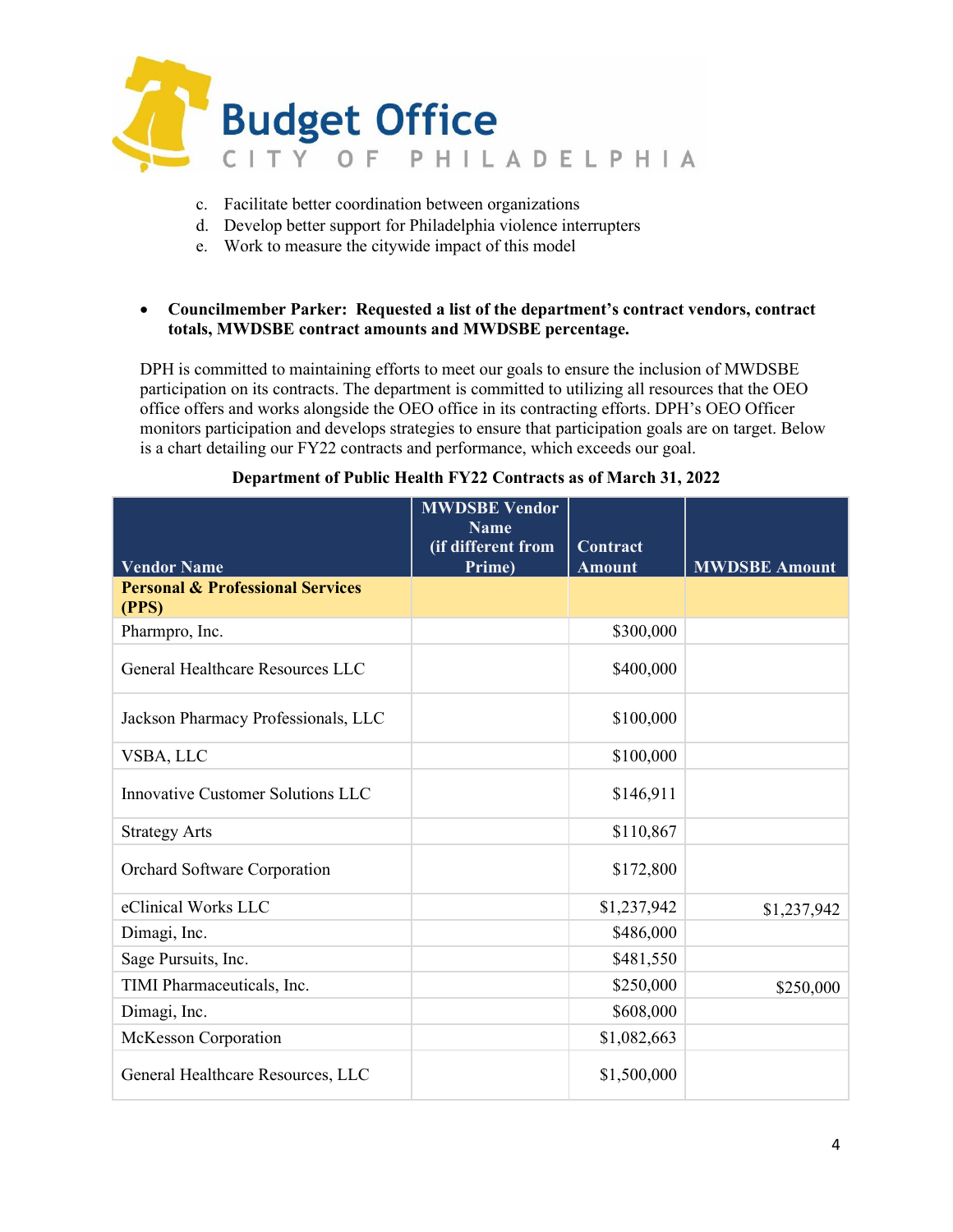

|                                         | <b>MWDSBE Vendor</b><br><b>Name</b> |                           |                      |
|-----------------------------------------|-------------------------------------|---------------------------|----------------------|
| <b>Vendor Name</b>                      | (if different from<br>Prime)        | Contract<br><b>Amount</b> | <b>MWDSBE Amount</b> |
|                                         |                                     |                           |                      |
| Innovative Customer Solutions, LLC      |                                     | \$137,351                 |                      |
| General Healthcare Resources, LLC       |                                     | \$715,856                 |                      |
| Group 6 Healthcare Consulting           |                                     | \$110,000                 | \$110,000            |
| Sage Pursuits, Inc.                     |                                     | \$268,042                 |                      |
| General Healthcare Resources, LLC       |                                     | \$205,000                 |                      |
| Bandujo Advertising + Design            |                                     | \$105,693                 | \$105,693            |
| Bandujo Advertising + Design            |                                     | \$1,440,203               | \$1,440,203          |
| ab+c Creative Intelligence              | <b>Brownstone PR</b>                | \$458,883                 | \$268,529            |
| Vanguard Direct, Inc.                   | Domus, Inc.                         | \$1,092,900               | \$129,000            |
| Osiris Group, Inc.                      |                                     | \$406,187                 | \$406,187            |
| <b>Strategy Arts</b>                    |                                     | \$110,867                 |                      |
| Tri County Termite & Pest Control, Inc. |                                     | \$39,990                  |                      |
| WFGD Studio, LLC                        |                                     | \$15,000                  | \$15,000             |
| Conduent Public Health Solutions, Inc.  |                                     | \$74,688                  |                      |
| InterOperability Bidco, Inc.            |                                     | \$40,000                  |                      |
| Mark W. Rovinski, CPA LLC               |                                     | 65000                     |                      |
| Online Solutions, LLC                   |                                     | 81000                     |                      |
| NDC Health Corporation                  |                                     | \$30,000                  |                      |
| Two Point Conversions, Inc.             |                                     | \$74,995                  |                      |
| STC OpCO, LLC                           |                                     | \$30,000                  |                      |
| <b>STC Pediatrics LLC</b>               |                                     | \$10,000                  |                      |
| Concord Engineering Group               |                                     | \$60,940                  |                      |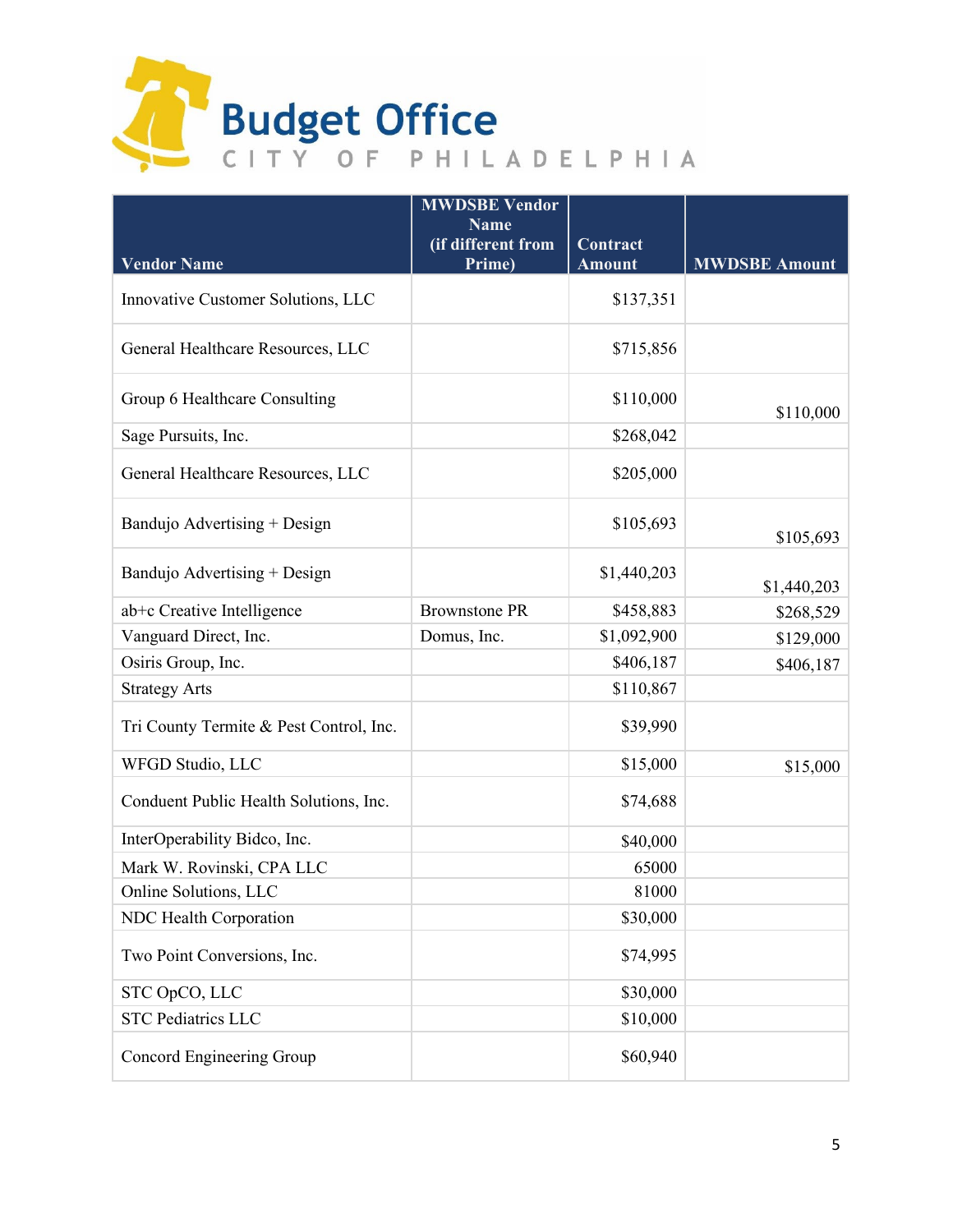

| <b>Vendor Name</b>                                 | <b>MWDSBE Vendor</b><br><b>Name</b><br>(if different from<br>Prime) | <b>Contract</b><br><b>Amount</b> | <b>MWDSBE Amount</b> |
|----------------------------------------------------|---------------------------------------------------------------------|----------------------------------|----------------------|
| <b>Smart Information Management Systems</b><br>Inc |                                                                     | \$34,200                         | \$34,200             |
| <b>Totals</b>                                      |                                                                     | \$12,583,528                     | \$3,996,754          |

| <b>Small Order Purchases (SOP)</b>         |          |       |
|--------------------------------------------|----------|-------|
| Shutterstock Inc                           | \$5,460  |       |
| Research Triangle Institute                | \$14,490 |       |
| Research Triangle Institute                | \$6,960  |       |
| Measurement Technology Laboratories<br>Llc | \$3,194  |       |
| Wisecom Technologies Inc                   | \$1,886  |       |
| Esc Agilaire Llc                           | \$945    |       |
| Innovative Pharmacy Llc                    | \$439    |       |
| <b>Bio Rad Laboratories</b>                | \$2,139  |       |
| W B Mason Company Inc                      | \$274    |       |
| W B Mason Company Inc                      | \$2      |       |
| T Frank Mccalls Incorporated               | \$909    | \$909 |
| Core Power Inc                             | \$5,839  |       |
| Fisher Scientific Co L L C                 | \$2,370  |       |
| Fisher Scientific Co L L C                 | \$895    |       |
| <b>Abbott Laboratories Inc</b>             | \$1,022  |       |
| Markes International Inc                   | \$13,040 |       |
| Central Poly-Bag Corp                      | \$590    |       |
| Restek Corp                                | \$6,355  |       |
| Fisher Scientific Co L L C                 | \$627    |       |
| W B Mason Company Inc                      | \$1,373  |       |
| W B Mason Company Inc                      | \$42     |       |
| Fisher Scientific Co L L C                 | \$2,156  |       |
| Xerox Corporation                          | \$151    |       |
| Quality Medical Group Inc                  | \$2,563  |       |
| <b>Bio Rad Laboratories</b>                | \$1,809  |       |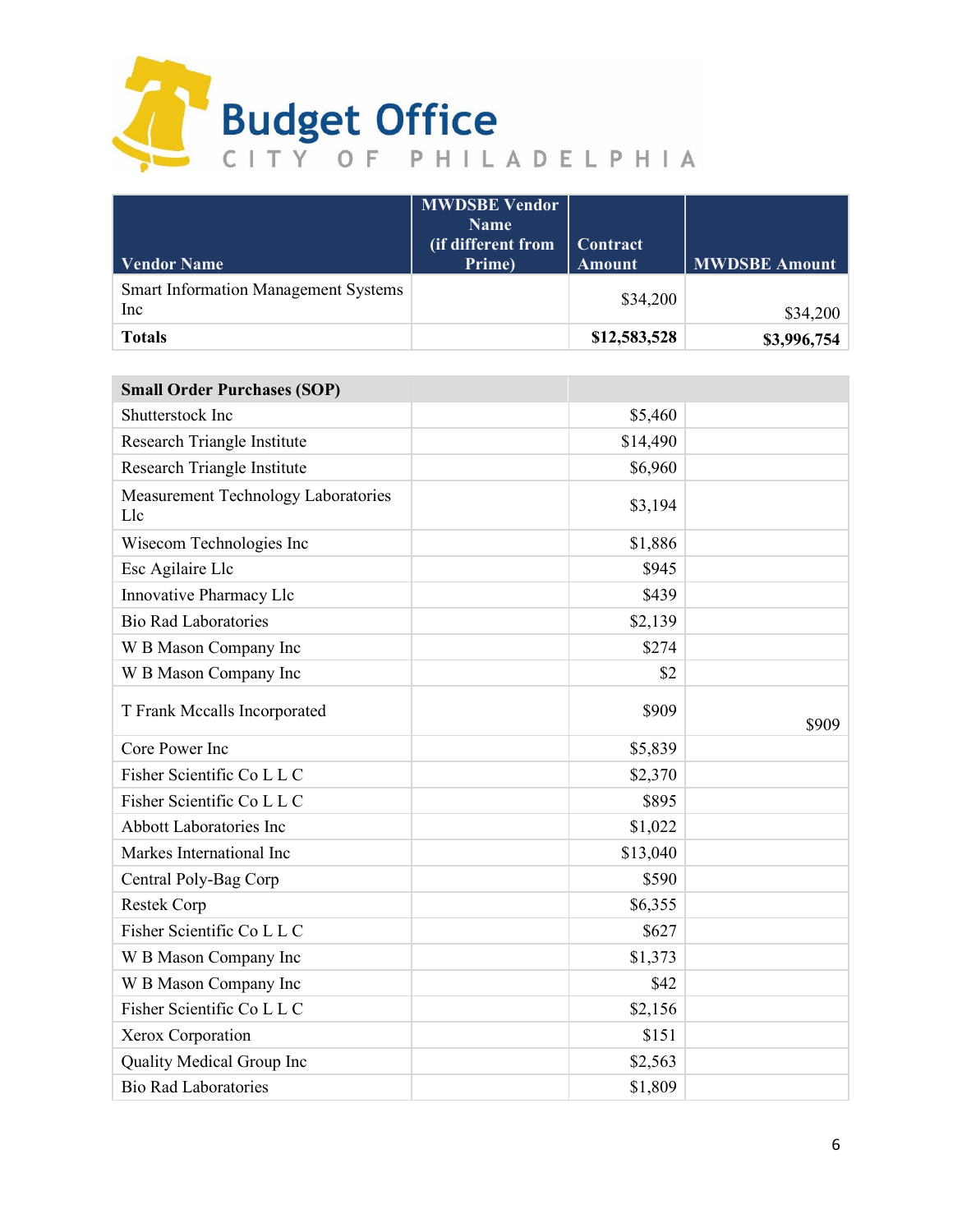

|                                                    | <b>MWDSBE Vendor</b><br><b>Name</b> |               |                      |
|----------------------------------------------------|-------------------------------------|---------------|----------------------|
|                                                    | (if different from                  | Contract      |                      |
| <b>Vendor Name</b>                                 | Prime)                              | <b>Amount</b> | <b>MWDSBE Amount</b> |
| <b>Bio Rad Laboratories</b>                        |                                     | \$2,735       |                      |
| Wisecom Technologies Inc                           |                                     | \$12,425      |                      |
| <b>Quest Diagnostics Clinical Laboratories</b>     |                                     | \$981         |                      |
| Wisecom Technologies Inc                           |                                     | \$1,148       |                      |
| W B Mason Company Inc                              |                                     | \$4           |                      |
| Xerox Corporation                                  |                                     | \$453         |                      |
| <b>Bio Rad Laboratories</b>                        |                                     | \$4,609       |                      |
| <b>Stryker Sales Corporation</b>                   |                                     | \$595         |                      |
| Leboeuf Holdings Inc.                              |                                     | \$2,250       |                      |
| Fisher Scientific CO LLC                           |                                     | \$5,020       |                      |
| <b>Advant Edge Solutions of Middle</b><br>Atlantic |                                     | \$1,656       | \$1,656              |
| Qiagen Inc                                         |                                     | \$395         |                      |
| Fisher Scientific CO LLC                           |                                     | \$306         |                      |
| UCT                                                |                                     | \$6,910       |                      |
| <b>AJR Flooring LLC</b>                            |                                     | \$3,093       |                      |
| Academy Hardware Inc.                              |                                     | \$1,015       |                      |
| Fisher Scientific CO LLC                           |                                     | \$8,269       |                      |
| Praxair Distribution Inc                           |                                     | \$97          |                      |
| Fisher Scientific CO LLC                           |                                     | \$13,019      |                      |
| <b>ATEC</b>                                        |                                     | \$775         |                      |
| Clean Venture Inc.                                 |                                     | \$445         |                      |
| <b>Fastenal Company</b>                            |                                     | \$990         |                      |
| <b>Fastenal Company</b>                            |                                     | \$990         |                      |
| <b>Jbf</b> Solutions                               |                                     | \$3,278       |                      |
| N36 Merchants Llc                                  |                                     | \$245         |                      |
| M&K Imports Llc                                    |                                     | \$39          |                      |
| <b>Singh Construction Company</b>                  |                                     | \$194         |                      |
| <b>Singh Construction Company</b>                  |                                     | \$2,590       |                      |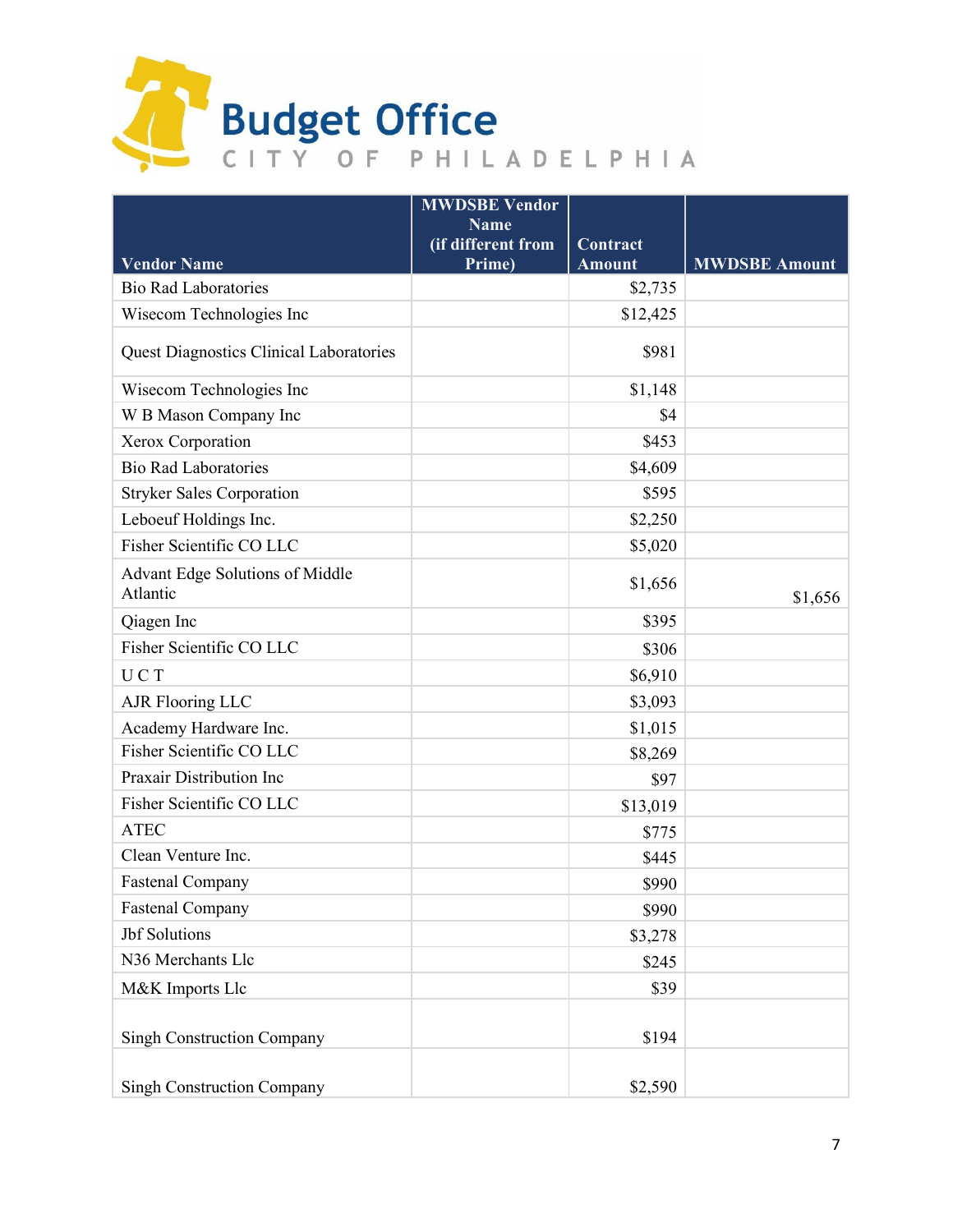

|                                                    | <b>MWDSBE Vendor</b><br><b>Name</b> |               |                      |
|----------------------------------------------------|-------------------------------------|---------------|----------------------|
|                                                    | (if different from                  | Contract      |                      |
| <b>Vendor Name</b>                                 | Prime)                              | <b>Amount</b> | <b>MWDSBE Amount</b> |
| Royal Media Network Inc                            |                                     | \$24,343      |                      |
| Brass Lock & Key Corporation                       |                                     | \$398         |                      |
|                                                    |                                     |               |                      |
| Brass Lock & Key Corporation                       |                                     | \$99          |                      |
| <b>Uddan Solutions Llc</b>                         |                                     | \$5,863       |                      |
| Federated Healthcare Supply<br>Incorporated        |                                     | \$11,214      |                      |
| Dentserve                                          |                                     | \$748         |                      |
| <b>Federated Healthcare Supply</b><br>Incorporated |                                     | \$10,925      |                      |
|                                                    |                                     |               |                      |
| Batta Environmental Assoc Inc                      |                                     | \$9,181       | \$9,181              |
| Avenues International Inc.                         |                                     | \$13,005      | \$13,005             |
| <b>I Miller Precision Optical</b>                  |                                     | \$23,038      |                      |
| The Singh Organization Llc                         |                                     | \$18,872      |                      |
|                                                    |                                     |               |                      |
| Apel-Riemer Environmental Inc                      |                                     | \$13,614      |                      |
| Avenues International Inc.                         |                                     | \$9,530       | \$9,530              |
| <b>Uddan Solutions Llc</b>                         |                                     | \$1,306       |                      |
| <b>Lindenmeyr Munroe</b>                           |                                     | \$1,762       |                      |
| T Frank Mccalls Incorporated                       |                                     | \$10,270      | \$10,270             |
|                                                    |                                     |               |                      |
| Brass Lock & Key Corporation                       |                                     | \$99          |                      |
| The Singh Organization Llc                         |                                     | \$435         |                      |
| Cen Med                                            |                                     | \$12,795      |                      |
| <b>I Miller Precision Optical</b>                  |                                     | \$1,175       |                      |
| Avenues International Inc.                         |                                     | \$4,400       | \$4,400              |
| Abbott Laboratories Inc                            |                                     | \$26,028      |                      |
| Strehlow & Associates, Inc.                        |                                     | \$3,557       | \$3,557              |
| Xerox Corporation                                  |                                     | \$2,484       |                      |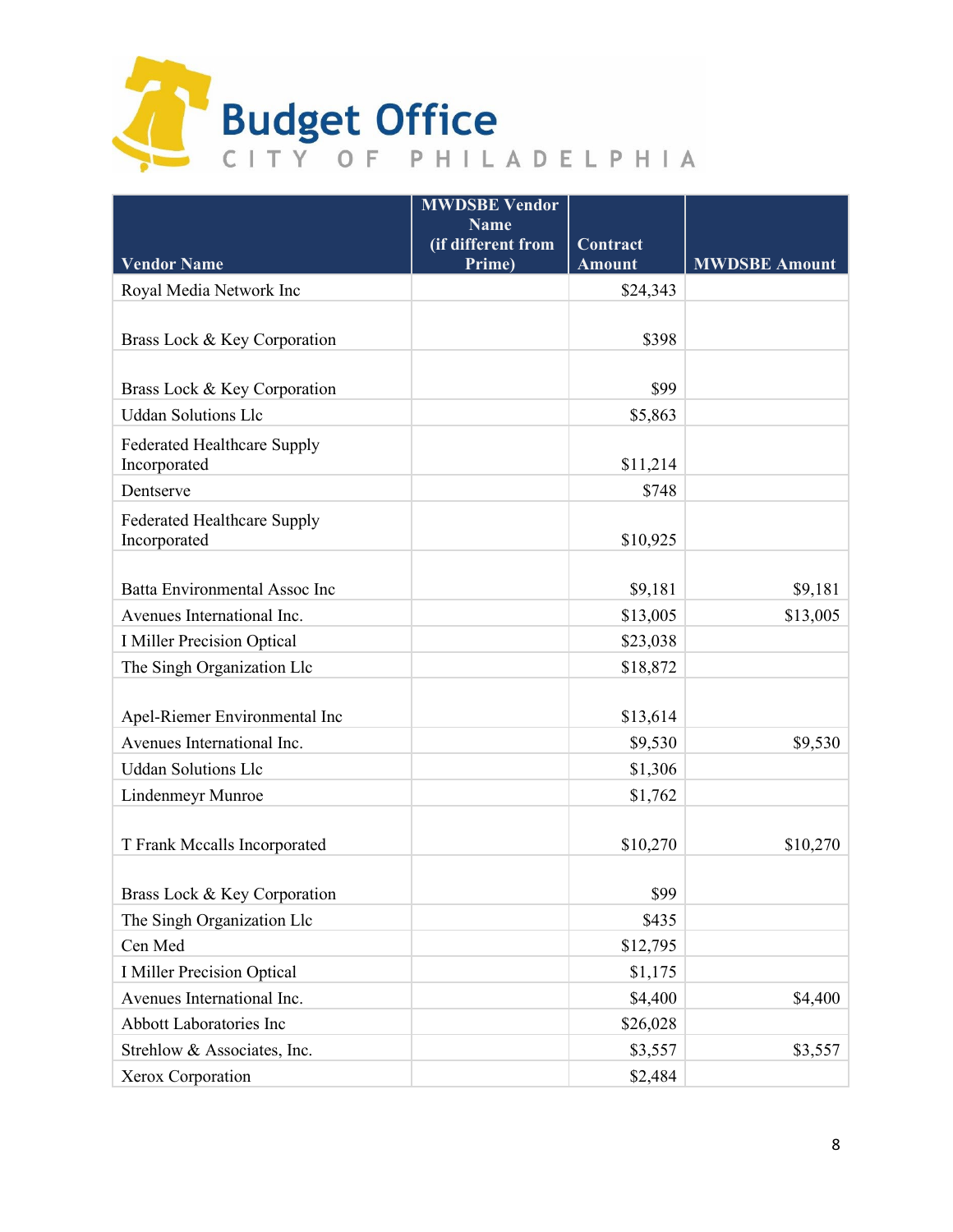

|                                   | <b>MWDSBE Vendor</b><br><b>Name</b><br>(if different from | Contract      |                      |
|-----------------------------------|-----------------------------------------------------------|---------------|----------------------|
| <b>Vendor Name</b>                | Prime)                                                    | <b>Amount</b> | <b>MWDSBE Amount</b> |
|                                   |                                                           |               |                      |
| 1 Stop Electronics Center Inc     |                                                           | \$1,142       |                      |
| Es Opco Usa Llc                   |                                                           | \$5,963       |                      |
| <b>I Miller Precision Optical</b> |                                                           | \$11,519      |                      |
| I Miller Precision Optical        |                                                           | \$588         |                      |
| Fisher Scientific Co L L C        |                                                           | \$421         |                      |
| <b>Bio Rad Laboratories</b>       |                                                           | \$4,376       |                      |
| Fisher Scientific Co L L C        |                                                           | \$2,980       |                      |
| Linde Gas & Equipment Inc         |                                                           | \$33          |                      |
| Tayjor Med Inc                    |                                                           | \$14,558      |                      |
| <b>Totals</b>                     |                                                           | \$396,776     | \$52,507             |

| <b>PS Micro-Purchases (MP)</b>               |           |          |
|----------------------------------------------|-----------|----------|
| Far Harbor, LLC                              | \$10,200  |          |
| <b>Tyler Technologies</b>                    | \$27,783  |          |
| Live Reps Call Center, LLC                   | \$42,900  |          |
| Confi-Chek, Inc.                             | \$5,000   |          |
| Arthur Washburn PhD                          | \$3,000   |          |
| Dental Forensic Services of Indian<br>Valley | \$10,000  |          |
| Juan C. Troncoso, MD                         | \$34,000  |          |
| Criterion Laboratories, Inc.                 | \$60,650  |          |
| <b>RTM</b> Designs                           | \$2,500   |          |
| J. Miller & Associates LLC                   | \$12,300  | \$12,300 |
| Octo Design Group, Inc.                      | \$27,854  | \$27,854 |
| <b>Totals</b>                                | \$236,187 | \$40,154 |

| <b>Services, Supply, and Equipment</b><br>(SSE) |          |  |
|-------------------------------------------------|----------|--|
| Vertiq Software LLC                             | \$34,000 |  |
| United Chemical Technologies LLC                | \$42,800 |  |
| Total                                           | \$76,800 |  |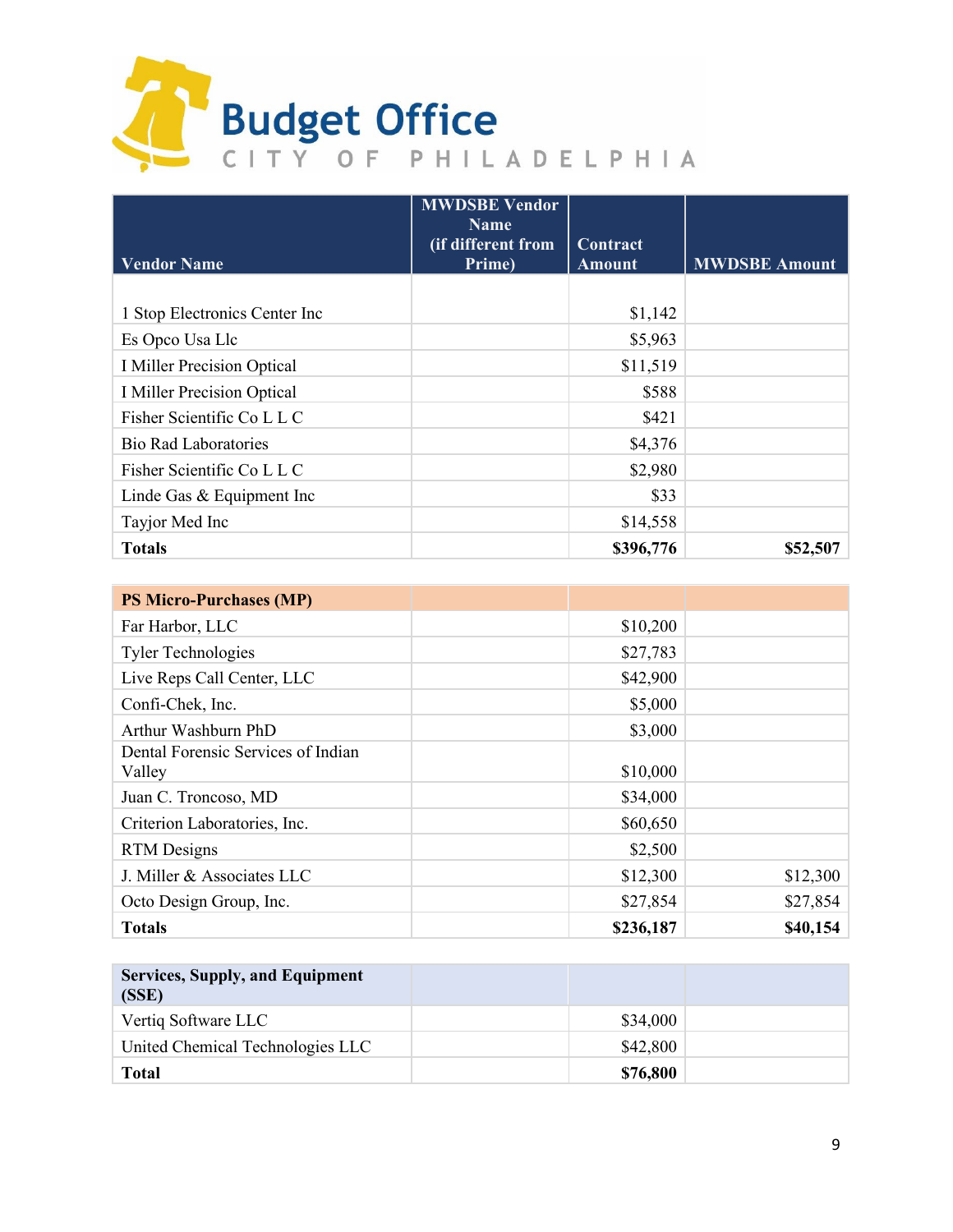

|                          | <b>MWDSBE Vendor</b><br><b>Name</b> |               |                      |
|--------------------------|-------------------------------------|---------------|----------------------|
|                          | (if different from                  | Contract      |                      |
| <b>Vendor Name</b>       | Prime)                              | <b>Amount</b> | <b>MWDSBE Amount</b> |
| <b>Department Total</b>  |                                     | \$13,293,292  |                      |
| <b>MWDSBE</b> Total      |                                     | \$4,089,415   |                      |
| <b>MWDSBE Percentage</b> |                                     | 31%           |                      |
| <b>MWDSBE Goal</b>       |                                     | 30%           |                      |

# • **Councilmember Gilmore-Richardson: Will you receive funds next fiscal year to hire environmental justice officers?**

DPH is committed to improving our community outreach and engagement efforts around air quality, particularly in low-income neighborhoods. While DPH continues to seek funding for an environmental justice officer and team, we will do our best to carry out the work with existing staff in the following ways:

- Conduct a series of community conversations in collaboration with the Office of Sustainability to help better understand community concerns around air quality and to help build our list of interested stakeholders.
- Create a series of public health risk communications documents in multiple languages to have available in case of an air quality emergency event.
- Continue to build our list of community leaders and organizations who should receive information about air quality emergencies to help us better inform communities.
- Post an environmental justice complaint policy to make it easier for people to reach us with environmental justice concerns.
- Work with the Air Quality Control Board to strengthen regulations on emissions using an approach that considers not only the emissions projected by each applicant but also the risk of the area where the prospective permittee is located.
- **Councilmember Parker: What is DPH doing to raise booster rates? What campaigns has DPH done to encourage an increase in COVID-19 vaccine booster rates? Please provide information on your media/outreach campaigns – contract amounts and details.**

The department continues to implement concentrated programs and activities to raise the booster rates in Philadelphia. Below are activities that DPH will continue to implement to promote both booster and pediatric COVID-19 vaccination:

- Operate our in-home vaccination program
- Offer microsite clinics with the support of Preparedness
- Conduct our weekly homeless services COVID-19 vaccination program
- Support Philly Counts' effort to do canvassing, vaccine champion trainings, and outreach to both schools and faith-based establishments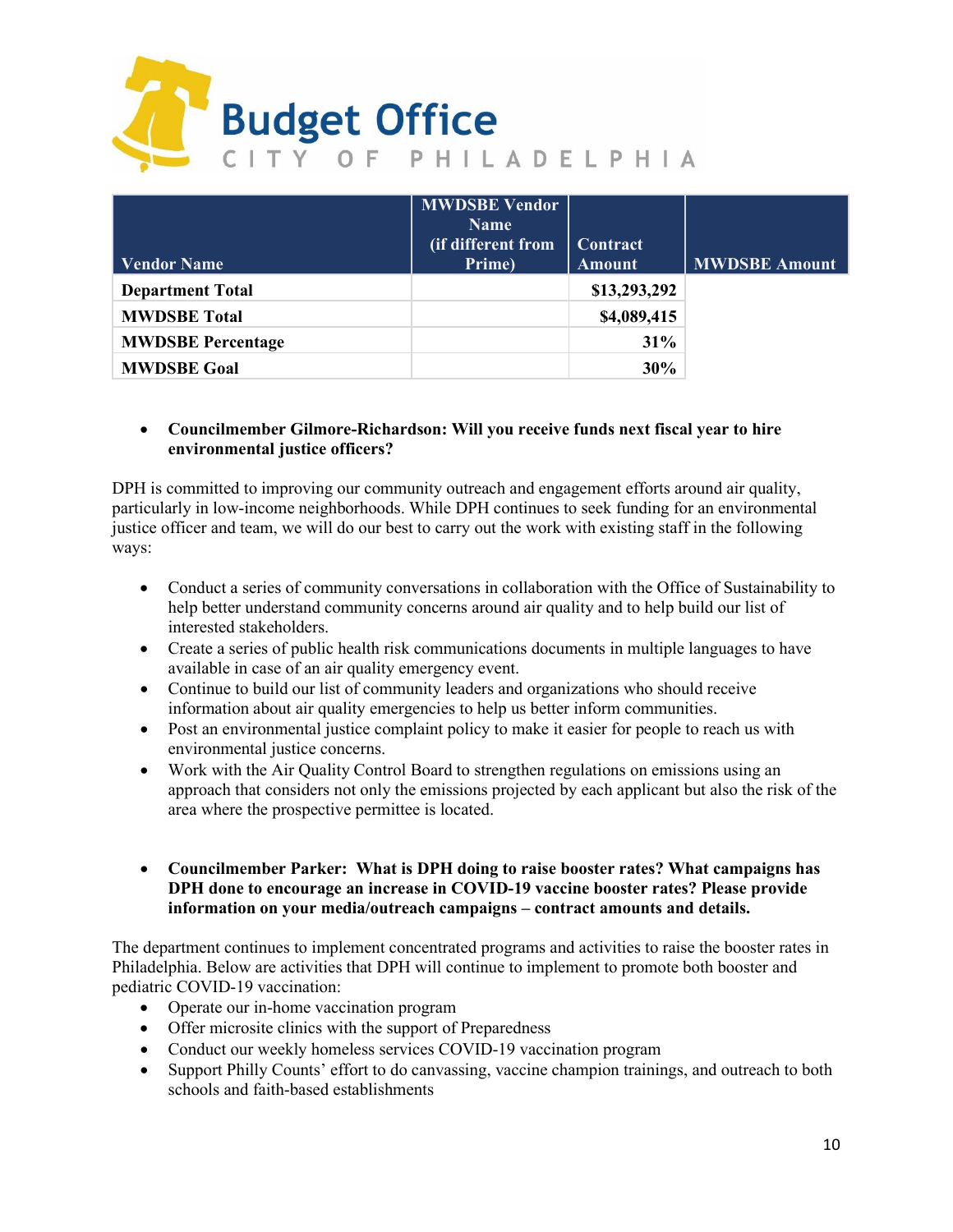

- Execute the "We Can Do This" media campaign. See details below on contracts and specifics about the campaign.
- Create content for PDPH's social media accounts focusing on booster doses and print materials to distribute at long-term care facilities, at COVID-19 tabling events, and other outreach events.
- Engage pediatric, family practitioners, and other Federally Qualified Health Centers to enroll in our COVID-19 vaccine program with follow-up about ordering and offering vaccine.
- Work with the Children's Hospital of Philadelphia's (CHOP) Vaccine Education Center to create educational modules to promote the COVID-19 vaccine and address vaccine hesitancy and concerns from patients regarding COVID-19 vaccine.
- Work to amend the current contract with CHOP to continue offering pediatric vaccine clinics into the spring and summer.
- Release an RFP to fund community-based organizations to help address vaccine hesitancy, boosters, and pediatric vaccine. DPH has funding for up to eight awards of \$125,000 or less each, to fund smaller community organizations related to immunizations.

The contracts below are for campaign work to promote and encourage the COVID-19 vaccine booster.

| <b>Vendor Name</b>           | <b>MWDSBE Vendor</b><br><b>Name</b><br>(if different from<br>Prime) | Contract<br><b>Amount</b> | <b>MWDSBE Amount</b> |
|------------------------------|---------------------------------------------------------------------|---------------------------|----------------------|
| Bandujo Advertising + Design |                                                                     | \$1,440,203               | \$1,440,203          |
| Vanguard Direct, Inc.        | Domus, Inc.                                                         | \$1,092,900               | \$129,000            |
| <b>Totals</b>                |                                                                     | \$2,533,103               | \$1,569,203          |

The "We Can Do This" media campaign consists of targeting vaccine hesitancy among underserved populations within Philadelphia, particularly Black and Latinx men. Targeted zip codes include: 19135, 19141, 19151, 19139, 19142. Various ads have been created - mostly focused on promoting booster shots – for digital, print, transit, video, radio, social media, and billboards, in both English and Spanish. Ads will be displayed on 105 SEPTA vehicles, stops or stations. Hand sanitizer stations with branded messages will be placed at the entrances of 40 churches, salons, and barber shops in targeted zip codes. There will be 14 poster panels (billboards) erected along driving routes on Princeton Avenue, Frankford Avenue, State Road, 52nd Street, Windrim Avenue, Woodland Avenue, Island Avenue, and Haverford Avenue. The campaign began in April and is ongoing until July 2022. Targeted community locations include:

|   | <b>All Points Media</b>                |                |             |              |     |
|---|----------------------------------------|----------------|-------------|--------------|-----|
|   | <b>Program: PHL DOH</b>                |                |             |              |     |
|   | <b>Flight Dates: 4/18/22 - 7/10/22</b> |                |             |              |     |
| # | <b>Location Name</b>                   | <b>Address</b> | <b>City</b> | <b>State</b> | Zip |
|   | Barbers / Salons (24/26)               |                |             |              |     |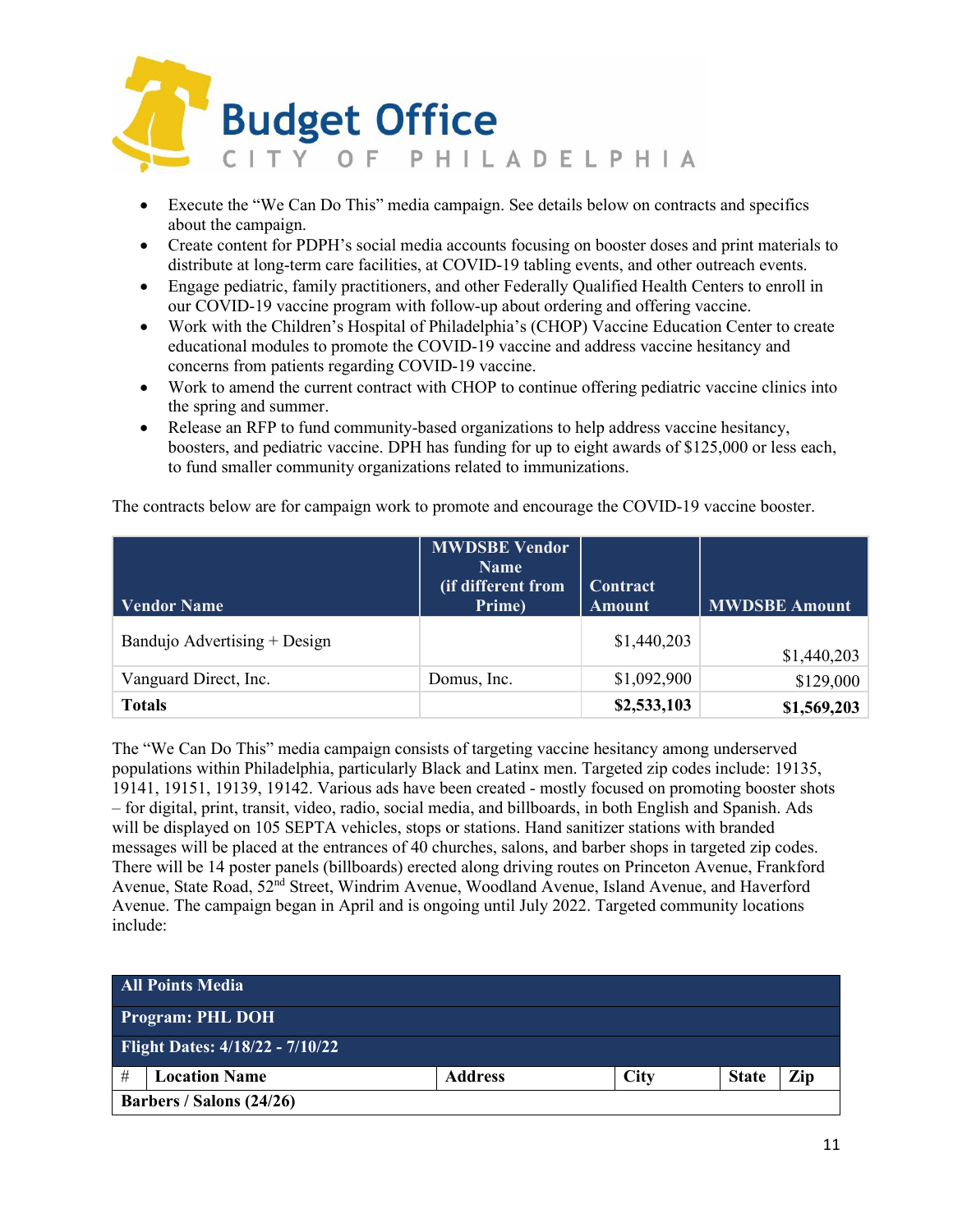

| $\mathbf{1}$     | Abracadabra Hair Salon                       | 6545 Haverford Ave             | Philadelphia | PA | 19151 |
|------------------|----------------------------------------------|--------------------------------|--------------|----|-------|
| $\overline{2}$   | Jones & Brown Barber Shop<br>6000 Ogontz Ave |                                | Philadelphia | PA | 19141 |
| $\overline{3}$   | Julissa Dominican Hair Salon                 | 4801 Walnut St                 |              | PA | 19139 |
| $\overline{4}$   | Ken's Hair Salon                             | 7207 Frankford Ave             |              | PA | 19135 |
| 5                | Maria's Hair Braiding Shop                   | 274 S 52nd St                  | Philadelphia | PA | 19139 |
| 6                | Marie Huff Hairdressing                      | 6934 Torresdale Ave            |              | PA | 19135 |
| $\boldsymbol{7}$ | Hellelujah Storm's Beauty Salon              | 248 S 56th St                  | Philadelphia | PA | 19139 |
| 8                | Ruby Beauty Supply                           | 6602 1/2 Torresdale            | Philadelphia | PA | 19135 |
|                  |                                              | Ave                            |              |    |       |
| 9                | <b>TBD</b>                                   |                                |              |    |       |
| 10               | <b>Cassandra's Creations</b>                 | 6217 Ogontz Ave                | Philadelphia | PA | 19141 |
| 11               | Deeper Than Hair                             | 5613 Walnut St<br>Philadelphia |              | PA | 19139 |
| 12               | El Pueblo Dominican Hair Salon               | 270 S 52nd St                  | Philadelphia | PA | 19139 |
| 13               | Hair Blessings                               | 5302 Walnut St                 | Philadelphia | PA | 19139 |
| 14               | <b>TBD</b>                                   |                                |              |    |       |
| 15               | Pandemonium Salon                            | 5210 Walnut St                 | Philadelphia | PA | 19139 |
| 16               | The Beauty Lounge                            | 1901 N 60th St                 | Philadelphia | PA | 19151 |
| 17               | Hair Wizards Barber Shops                    | 6654 Frankford Ave             | Philadelphia | PA | 19135 |
| 18               | Handy's Barber Shop                          | 5801 N 15th St                 | Philadelphia | PA | 19141 |
| 19               | Hill's Barber Shop                           | 150 S 60th St                  | Philadelphia | PA | 19139 |
| 20               | Major League Barber Shop                     | 5101 Market St # 1             | Philadelphia | PA | 19139 |
| 21               | Rapid African Hair Braiding                  | 2136 S 61st St                 | Philadelphia | PA | 19142 |
| 22               | Barbara Shoppe                               | 5904 Market St                 | Philadelphia | PA | 19139 |
| 23               | Hoaden Barber Shop                           | 6400 Woodland Ave              | Philadelphia | PA | 19142 |
| 24               | Jimmy's Angels                               | 5212 Chestnut St               | Philadelphia | PA | 19139 |
| 25               | <b>Astan Hair Braiding</b>                   | 5440 Market St                 | Philadelphia | PA | 19139 |
| 26               | <b>Abril Beauty</b>                          | 6167 Torresdale Ave            | Philadelphia | PA | 19135 |
|                  | <b>Churches</b> (17/20)                      |                                |              |    |       |
| 27               | Grace Orthodox Presbyterian                  | 7201 Elmwood Ave               | Philadelphia | PA | 19142 |
| 28               | Our Lady Of Consolation                      | 7056 Tulip St                  | Philadelphia | PA | 19135 |
| 29               | Fellowship Christian Chr                     | 6101 W Oxford St               | Philadelphia | PA | 19151 |
| 30               | St Barnabas Church                           | 6300 Buist Ave                 | Philadelphia | PA | 19142 |
| 31               | Watch God Move Deliverance                   | 7013 Torresdale Ave            | Philadelphia | PA | 19135 |
| 32               | Open Door Mission True Light Church          | 401 N 52nd St                  | Philadelphia | PA | 19139 |
| 33               | Phillippian Baptist Church                   | 5801 N Broad St                | Philadelphia | PA | 19141 |
| 34               | Holy Trinity Bethlehem                       | 1100 W Rockland St             | Philadelphia | PA | 19141 |
| 35               | Philadelphia Prayer Praise                   | 230 1/2 S 51st St              | Philadelphia | PA | 19139 |
| 36               | Good Samaritan Baptist Church                | 6148-50 Lansdowne<br>Ave       | Philadelphia | PA | 19151 |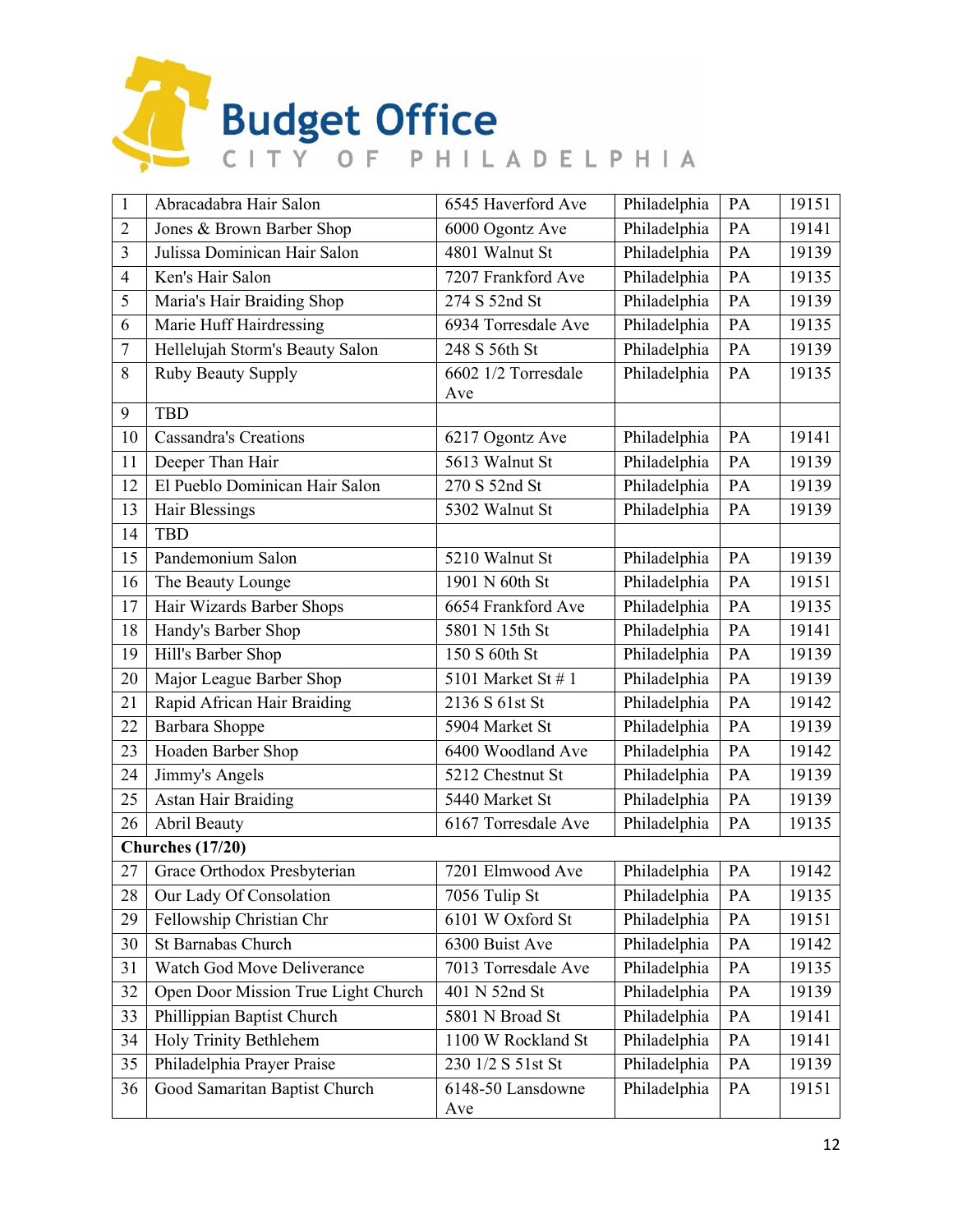

| 37 | Our Lady Of Hope             | 5200 North Broad      | Philadelphia | PA | 19141 |
|----|------------------------------|-----------------------|--------------|----|-------|
|    |                              | <b>Street</b>         |              |    |       |
| 38 | Our Lady Of Hope             | 5210 North Broad      | Philadelphia | PA | 19141 |
|    |                              | <b>Street</b>         |              |    |       |
| 39 | Our Lady Of Hope             | 5218 North Broad      | Philadelphia | PA | 19141 |
|    |                              | <b>Street</b>         |              |    |       |
| 40 | Our Lady Of Hope             | 5220 N. Broad Street  | Philadelphia | PA | 19141 |
| 41 | Our Lady Of Hope             | 1401 Duncannon Street | Philadelphia | PA | 19141 |
| 42 | <b>Christ Baptist Church</b> | 1509 Church Ln        | Philadelphia | PA | 19141 |
| 43 | Alpha Genesis                | 1509 Church Ln        | Philadelphia | PA | 19141 |

# • **Councilmember Gilmore-Richardson: Regarding the Community Scale Monitoring Program, has that funding ended and is DPH looking at ways to backfill that funding?**

The Community Scale Monitoring Project Grant is included in the FY23 budget proposal. The FY23 budget anticipates less spending in Class 100 and 400; it anticipates more spending in Class 200. The grant will continue to fund local regulatory responsibilities.

Please contact my office for more information.

Thank you,

Dr. Cheryl Bettigole Commissioner Philadelphia Department of Public Health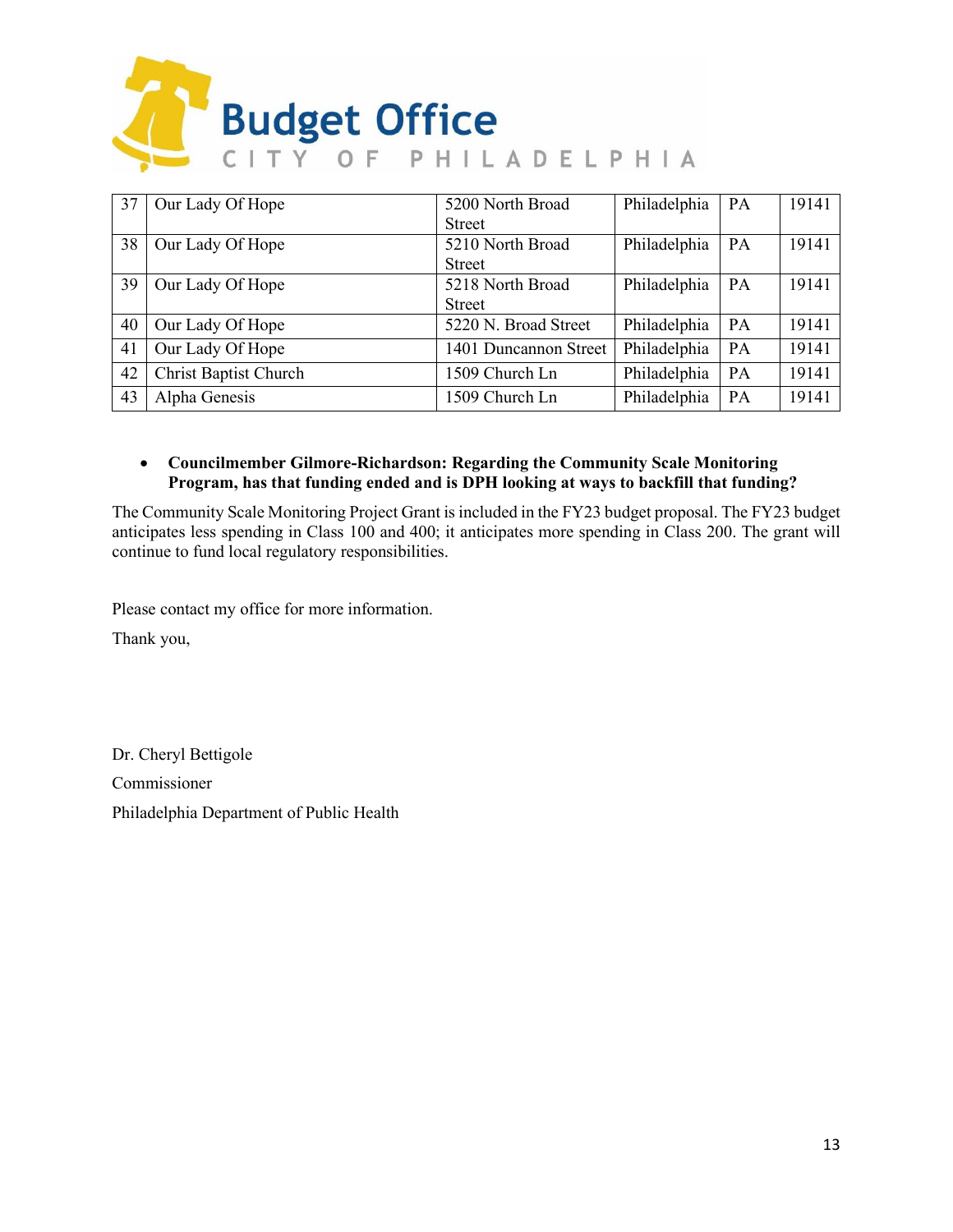

April 21, 2022

The Honorable Darrell Clarke City Council President City Hall, Room 490 Philadelphia, PA 19107

Dear Council President Clarke,

This letter is in response to questions raised by Councilmembers during the FY23 Council Budget Hearings scheduled for DBHIDS. At the hearing, the following questions were asked:

### • **Councilmember Parker: Please provide the overview of total amount of contracts awarded by your department and dollar amount to M/W/DBE firms.**

The vast majority of DBHIDS/CBH providers are non- profit organizations and over 90% of DBHIDS funds go to non-profit providers overseeing behavioral healthcare (BH), and intellectual disability (ID) supports in one integrated system. Though non-profit organizations are not officially eligible to be M/W/DBE certified, DBHIDS/CBH has made a consistent effort to monitor non-profit providers M/W/DBE performance in the areas of executive leadership, board, and staff diversity. The total amount of dollars for M/W/DBE led providers is \$**580,433,616 which is 68% of the total amount awarded.**

#### • **Councilmember Quiñones Sánchez: What is your HealthChoices budget?**

The total FY23 HealthChoices Budget is \$ 1,339,178,000.

#### • **Councilmember Quiñones Sánchez: What is your budget by fund?**

A breakdown of the budget by fund list listed below.

| FY23 General Fund proposed Budget | 27, 278, 423  |
|-----------------------------------|---------------|
| FY23 Grants Budget                | 308,296,758   |
| FY23 HealthChoices Budget         | 1,339,178,000 |
|                                   | 1,674,753,181 |

• **Councilmember Gilmore-Richardson: How are we working to help young people, especially those with lived experience, to connect to educational opportunities or skills-based credentials, like peer recovery advocates, to help expand the pipeline into these careers?**

DBHIDS is proud to be a national leader with a well-developed and robust [Peer Culture and Community](https://dbhids.org/PCCI-unit)  [Inclusion Unit.](https://dbhids.org/PCCI-unit) This unit is devoted to providing skill development, training, and employment opportunities for individuals with lived experience. We have also worked to create a pipeline to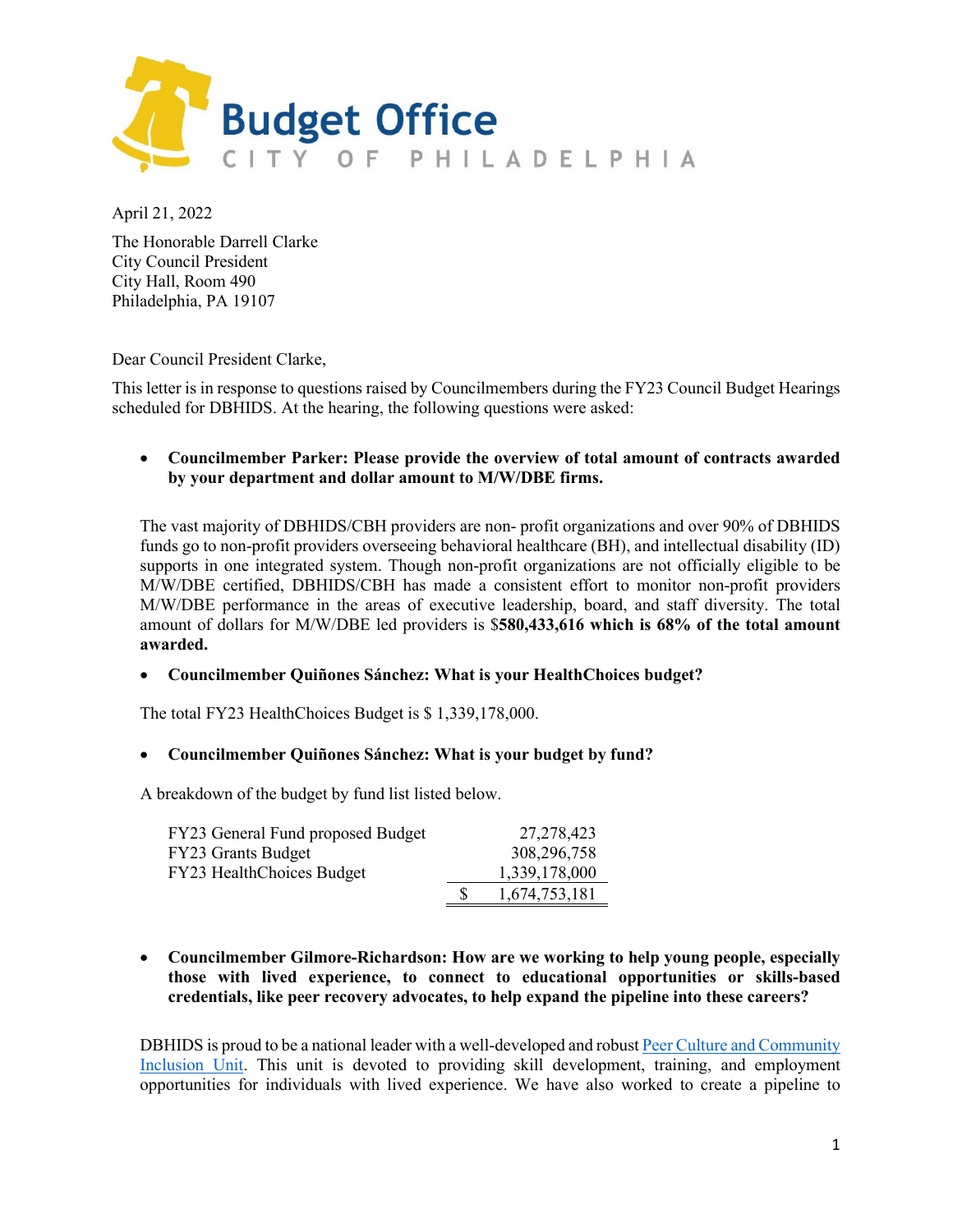

employment for Recovery Advocates, Certified Peer Specialist, Certified Recovery Specialist, Certified Autism Specialist, and more.

DBHIDS also developed a [Peer Support Toolkit](https://dbhids.org/wp-content/uploads/1970/01/PCCI_Peer-Support-Toolkit.pdf) which incorporates many of the promising practices and resources that have emerged during Philadelphia's recovery-focused system transformation effort. Tools in this kit are designed to help agencies to recruit, retain, and effectively deploy people in recovery in a variety of peer support roles. We are currently updating this toolkit to reflect changes in employment trends and lessons learned throughout the pandemic.

DBHIDS is actively engaged with assisting youth and youth adults with connecting to educational opportunities or skills-based credentials. Listed below are some of the initiatives and methods of engagement in connecting with young people regarding educational opportunities or skills-based credentials.

The Philadelphia System of Care for Children (PSOC), Youth and Families supports Youth MOVE Philadelphia (YMP) a DBHIDS chapter of Youth MOVE National. YMP provides an advocacy and leadership skill building training for youth and young adults with lived experience in behavioral health and/or other child serving systems (e.g., DHS). Youth are also supported to attend state and national conferences focused upon building youth leadership and providing peer to peer support. PSOC also launched a Youth Peer Navigator program in partnership with NAMI Philly. A trained young adult with lived experience is partnered with youth stepping down from higher levels of care to transition and become grounded in the community.

PACTS (program that addresses childhood trauma including expanding evidence-based trauma treatment), has a Youth Advisory Board. Youth Advisory Board members are provided with leadership trainings which help them transform their lived experience into lived expertise and provided with Trauma 101 education. The participants are made aware of and linked to other training and educational opportunities in the fields of behavioral health and advocacy, including specialized trainings such as Certified Peer Specialist, Community Health Worker, Mental Health First Aid and more, to expand their knowledge in the behavioral health system. They also have the opportunity and have presented at conferences focused on addressing trauma in youth and young adults.

High Fidelity Wraparound an intensive care coordination model for youth up to age 18 with serious behavioral health needs and child welfare and/or juvenile justice involvement, utilizes a team approach including a credentialed Youth Peer Support Partner. The YPSP receives training in HFW and is credentialed by the PA Youth and Family Training Institute.

Young adults with Autism can be trained as Community Autism Peer Specialists (CAPS) to support youth 14 and older with Autism. Specialized training is available in this first of its kind training and service in the nation.

From a Diversity, Equity, and Inclusion lens, DBHIDS is committed to engaging students. The DBHIDS reimagined internship program and the Immigrant Refugee Wellness Academy (IRWA) pilot creates chances to expand the behavioral health and intellectual disability career possibilities for those seeking enhanced knowledge of the system. DBHIDS is increasing opportunities and capacity for Philadelphia young people with diverse lived experience, cultural humility, and linguistic competencies. To promote careers in the behavioral health field, DBHIDS engages academic partners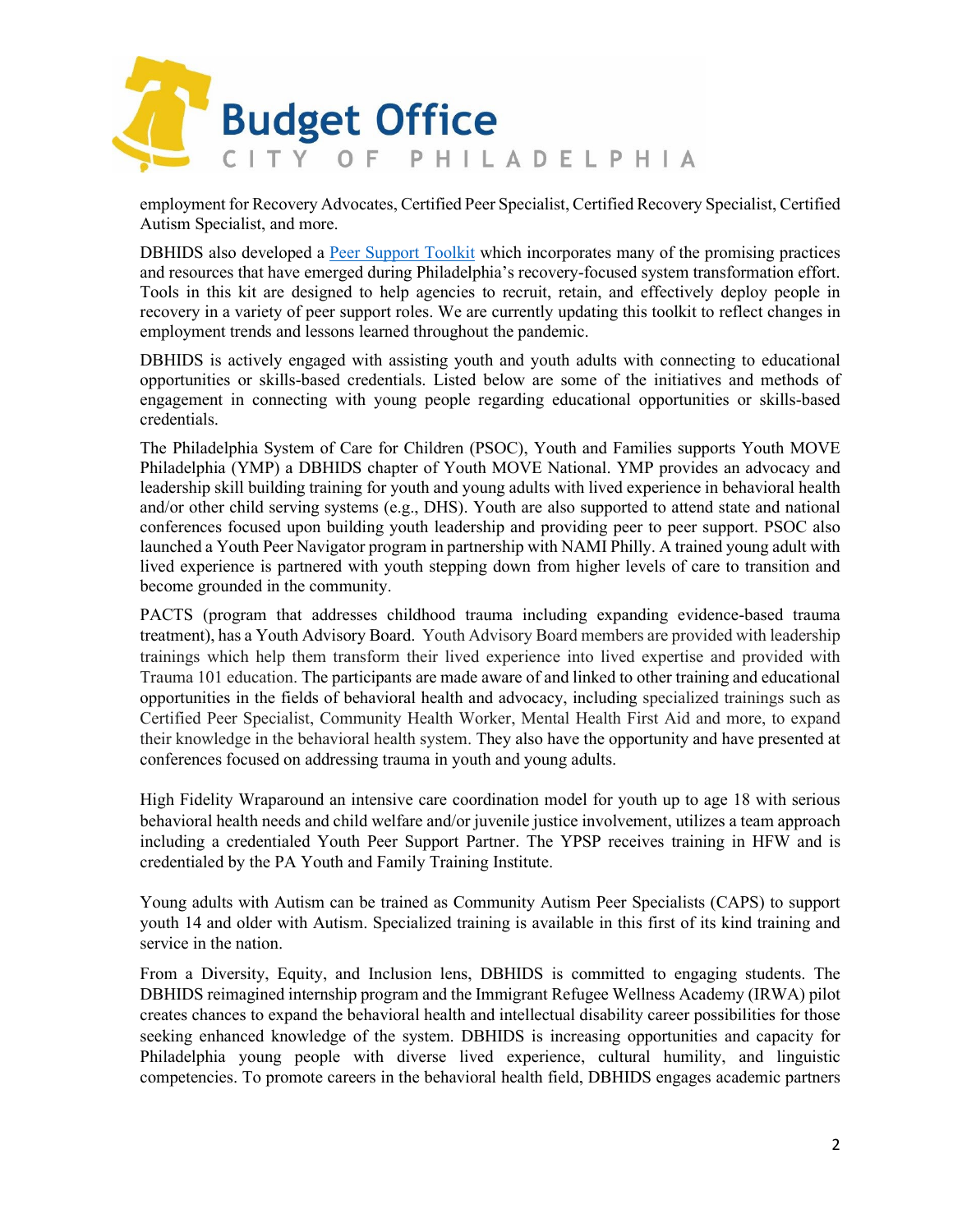

to host graduate level interns on a consistent basis. Also, DBHIDS regularly hosts students from the AmeriCorps VISTA program and fellows from the Penn Public Psychiatry Fellowship.

### • **Councilmember Gilmore-Richardson: What are we doing to help expose young people to careers in these fields?**

DBHIDS exposes young people to careers in a variety of ways. DBHIDS participates in the Mayor's Internship Program (MIP), partners with academic institutions in the area to create professional development experiences for youth and makes community trainings such a Mental Health First Aid for youth available at no cost for those that attend. Listed below are some specific instances that DBHIDS exposes youth to careers in the field.

- $\circ$  Youth MOVE Philadelphia provides 1-year paid fellowships for 4 youth/young adults with lived experience upon completing YMP leadership training. These include placements at DBHIDS and CBH (EMOC and Children's Clinical Team).
- o The Philadelphia System of Care has hired 3 youth facilitators for their local neighborhood councils supporting youth and families. Youth facilitators recruit youth from local neighborhoods and mentor them in participating in monthly forums that advise community programs that serve youth. In addition, youth in these neighborhoods will be exposed to opportunities available in the behavioral health and other human service fields. Currently, councils are recruiting in 6 communities: Kensington, South Philadelphia, Strawberry Mansion, Germantown, North Philadelphia/Olney, and the Northeast.
- o HFW teams in Philadelphia provide employment opportunities for youth peer support partners.
- o CAPS are employed in the field, including as peers in the field, at DBHIDS as well as with Temple University to provide travel training to individuals with autism.
- o PACTS Youth Advisory Board members are made aware of employment opportunities that are within our network. We assist YAB members in the job seeking process by providing interview prep and resume and cover letter writing assistance.

## • **Councilmember Gilmore Richardson: Have you worked with the SDP to connect with young people, so they are prepared to pursue the degrees required for this work?**

DBHIDS through the Philadelphia Systems of Care is partnering with Community Schools under the Office of Children and Families (OCF) to provide access and information about youth training opportunities and leadership development.

## • **Councilmember Gilmore-Richardson: What additional steps should we be taking to help address the shortage of providers?**

Specific Steps taken to address this staffing challenges include the following: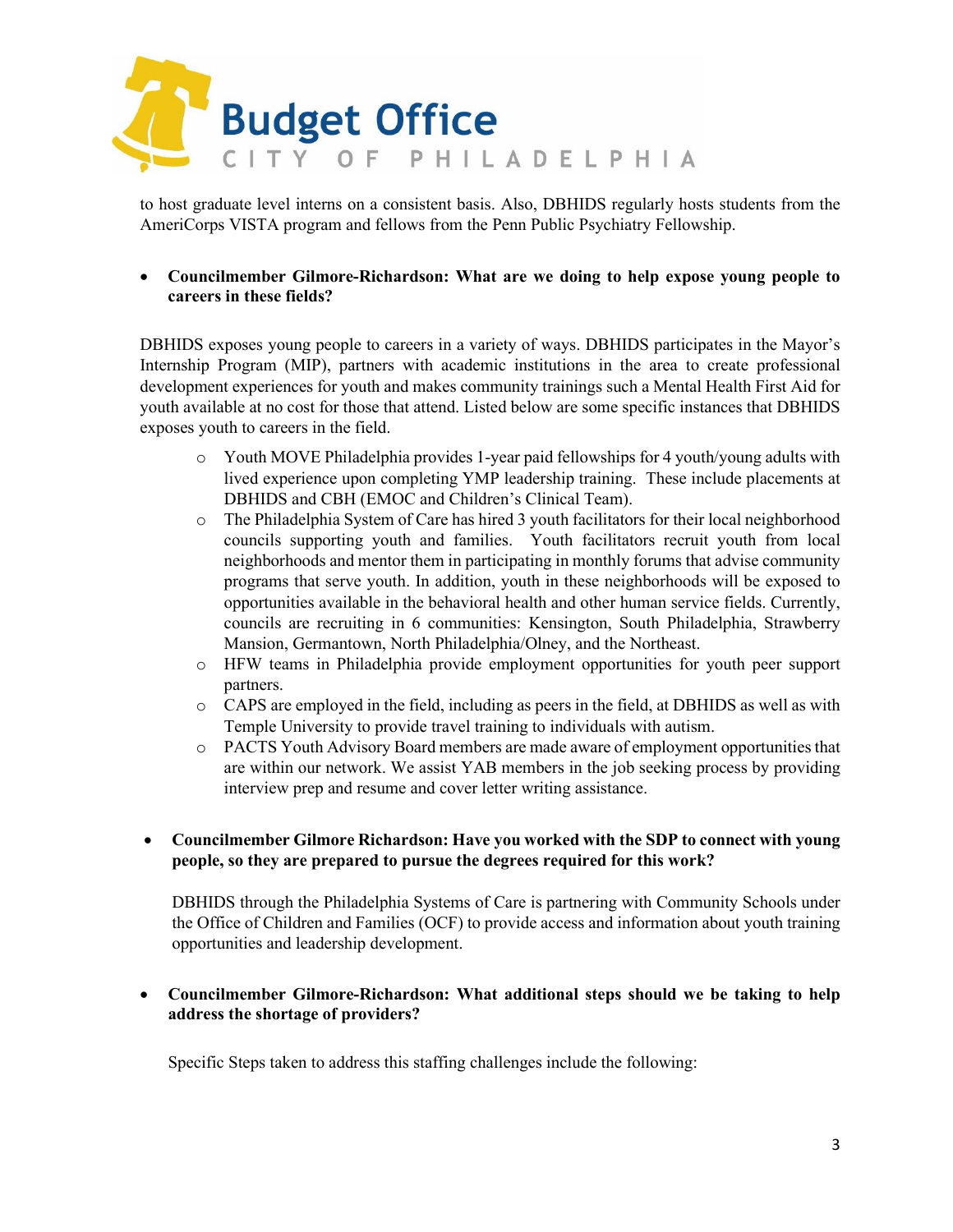

- 1. DBHIDS and CBH are collecting information frequently regarding specific staffing challenges that providers in the behavioral health system are having, including which positions have been the most challenging and have the highest number of vacancies; CBH is meeting with providers who have the highest percentage of staffing vacancies, to develop action plans for each provider regarding how they will work to recruit and retain staff.
- 2. DBHIDS and CBH hosted an employment fair in partnership with Philadelphia Works in 2021 and plan to continue job fair efforts.
- 3. DBHIDS has also supported providers who have sought staffing-related regulatory waivers related to certain types of licensed behavioral health services, where applicable.
- 4. CBH has sponsored a no cost training series with behavioral health industry leader, Open Minds, who have offered a module to the provider network on best practices in effective recruitment and retention of staff
- 5. DBHIDS and CBH are engaged in efforts to bolster internship opportunities for students that will help build a strong pipeline of professionals in various aspects of the behavioral health/ ID field. The goal is to increase employment opportunities as well as workforce diversity.
- 6. Increase support of advocacy with governmental agencies at the state and federal level to consider strategies of potential Student Loan relief for staff members who work in behavioral health direct care, especially those who work for non-profit entities; This should also include consideration of tuition reimbursement for entry level staff who do not yet have degrees of higher education
- 7. DBHIDS and CBH are working on a video to raise awareness about the opportunities in public behavioral health.

#### • **Councilmember Gilmore-Richardson: How are you connecting with young people, parents, in school, and in the community to inform them about IBHS?**

When IBHS (Intensive Behavioral Health Services) regulations were first promulgated, Community Behavioral Health provided education about IBHS to parents, providers, and principals, and have trained referring professionals. Since that time, IBHS providers continue to educate school staff and families about IBHS services. Through these exchanges, youth also learn about IBHS and prompts them to educate and advocate for use of mental health treatment amongst their peers.

DBHIDS has promoted IBHS through several media outlets as part of our Boost Your Mood [Campaign](https://healthymindsphilly.org/boost/) which has specific resources targeted to children and youth. We have promoted on radio (all iHeart and Radio One networks) and have made appearances on local news stations for interviews. We also launched a specific campaign at the beginning of the 2021-2022 school year to promote resources for youth returning to schools titled ["Back to School Boost."](https://healthymindsphilly.org/wp-content/uploads/2022/04/BTS-Toolkit.pdf) IBHS resources are included as part of this campaign.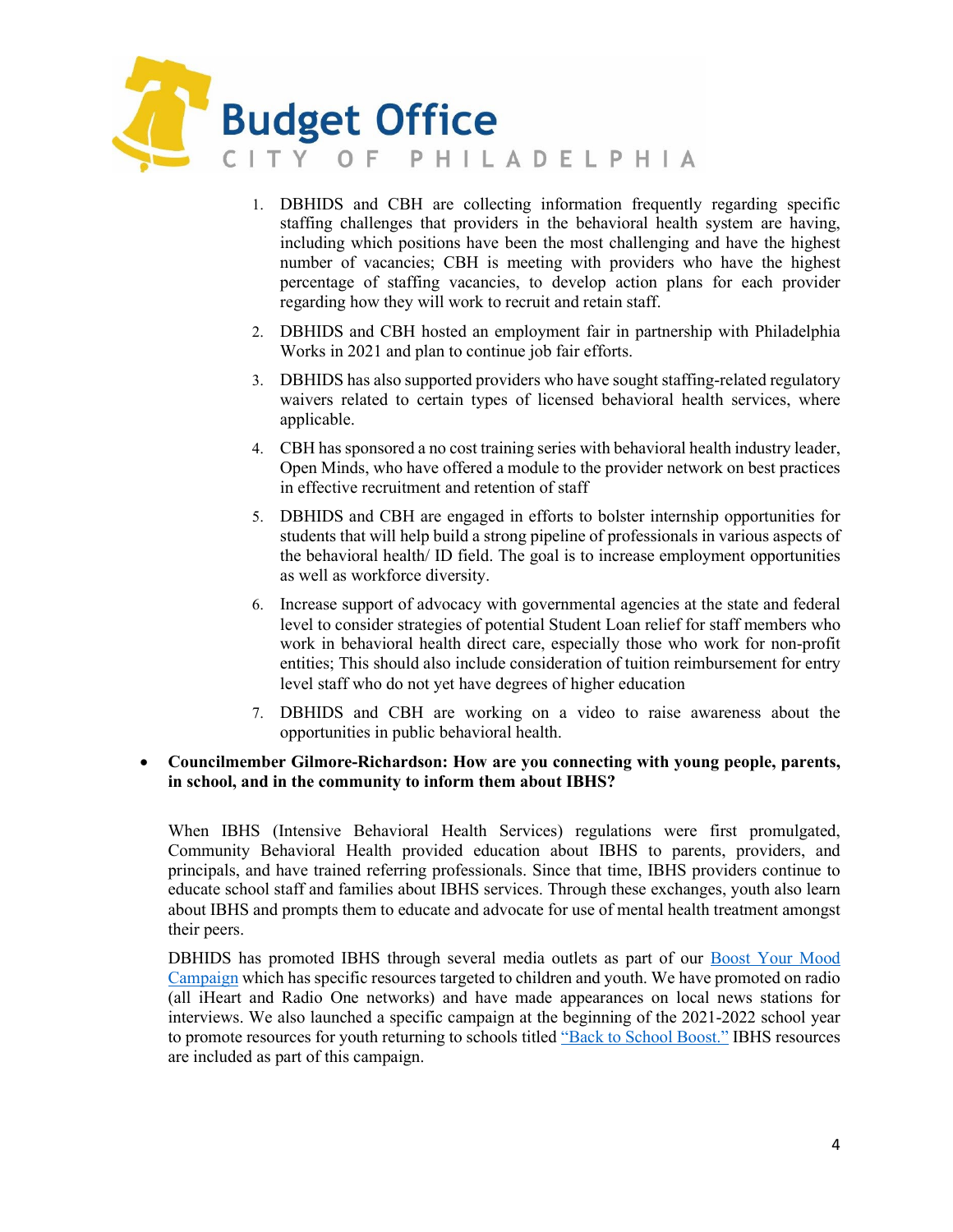

In addition to materials available on the CBH website and in the Member Handbook, we have worked with stakeholders to develop a IBHS infographic to educate families and communities about what IBHS is and how to access it. The document is currently being finalized for release.

### • **Councilmember Gilmore-Richardson: How are you expanding the services provides can provide to our young people?**

DBHIDS is always assessing the behavioral health needs of those receiving services and working with our partners to identify opportunities to expand the number and types of quality treatment programs. Highlighting a few of the more recent or upcoming expansions:

- o IBHS expanded to include all District schools, including High Schools
- o Plans are underway to expand our Philadelphia Alliance for Child Trauma Services (PACTS) network of providers to address trauma
- o Recent innovative expansion of residential treatment programs for youth with Autism and Intellectual Disabilities under a community-based model which allows for better family engagement and normalizing experience for youth.
- o Expanding Community-driven councils that are representative of local neighborhood families, youth, and partners, who are committed to community empowerment and to addressing the social determinants connected to youth behavioral health, resiliency, and wellness. Expansion includes Kensington, South Philly, Hunting Park, Mt Airy & Germantown, Olney & North Philadelphia, Northeast Philly
- o Through the Resiliency In Communities After Stress and Trauma (RECAST) grant from SAMHSA, DBHIDS will expand trauma supports that address trauma in youth and communities impacted by violence, using a community participatory approach.

Please contact my office for more information.

Thank you,

Jill Bowen, PhD Commissioner DBHIDS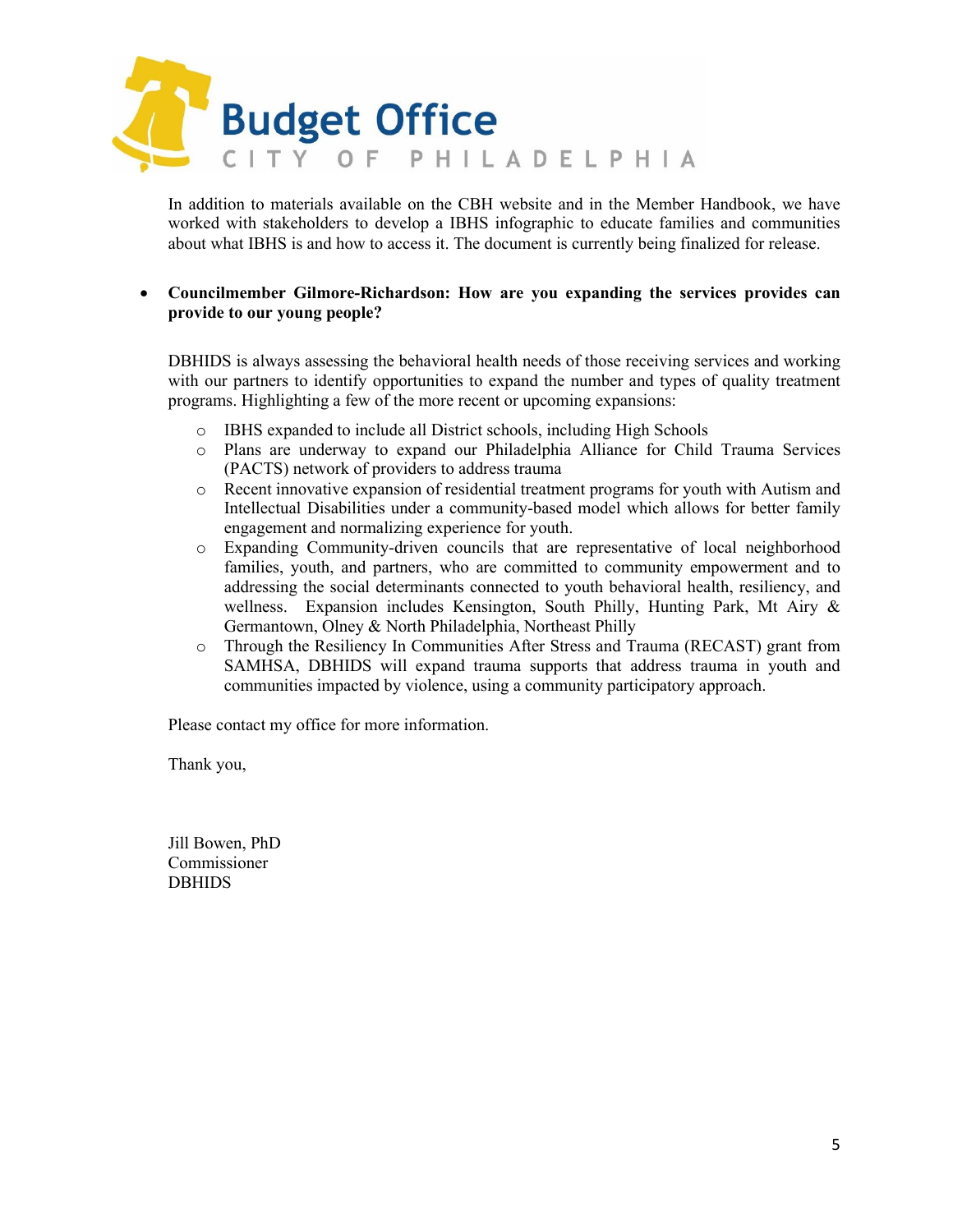

April 25, 2022

The Honorable Darrell Clarke City Council President City Hall, Room 490 Philadelphia, PA 19107

Dear Council President Clarke,

This letter is in response to questions raised by Councilmembers during the FY23 Council Budget Hearings scheduled for the Procurement Department. At the hearing, the following questions were asked:

#### **Councilmember Gilmore-Richardson: How are you all working about green procurement and late payments to vendors?**

#### **Green Procurement**

The Procurement Department has a long-standing partnership with the Office of Sustainability to assist in the development of green procurement specifically green janitorial/cleaning products, high grade recycled paper, and general green alternative office products. In addition, the City has established and adopted several new policies and procedures for adapting to current climate changes. Procurement works with its external and internal stakeholders to embrace electronic transactions while reducing paper transactions. For example, vendors are encouraged to pay all purchasing fees electronically and submit electronic contract documents. We will continue to increase department's awareness of sustainable products versus regular priced products.

#### **Late Payments to Vendors**

The Procurement Department and the Office of the Director of Finance have been working strategically to assist departments and vendors move towards an electronic invoice process. Currently, both Procurement and Finance have interceded to work with vendors to improve their invoice submission by clearly outlining the City's payment requirements that will assist in improving processing times for payments. The City has also moved to have vendors register for ACH payments and access a vendor payment portal to submit invoices and check on payment status.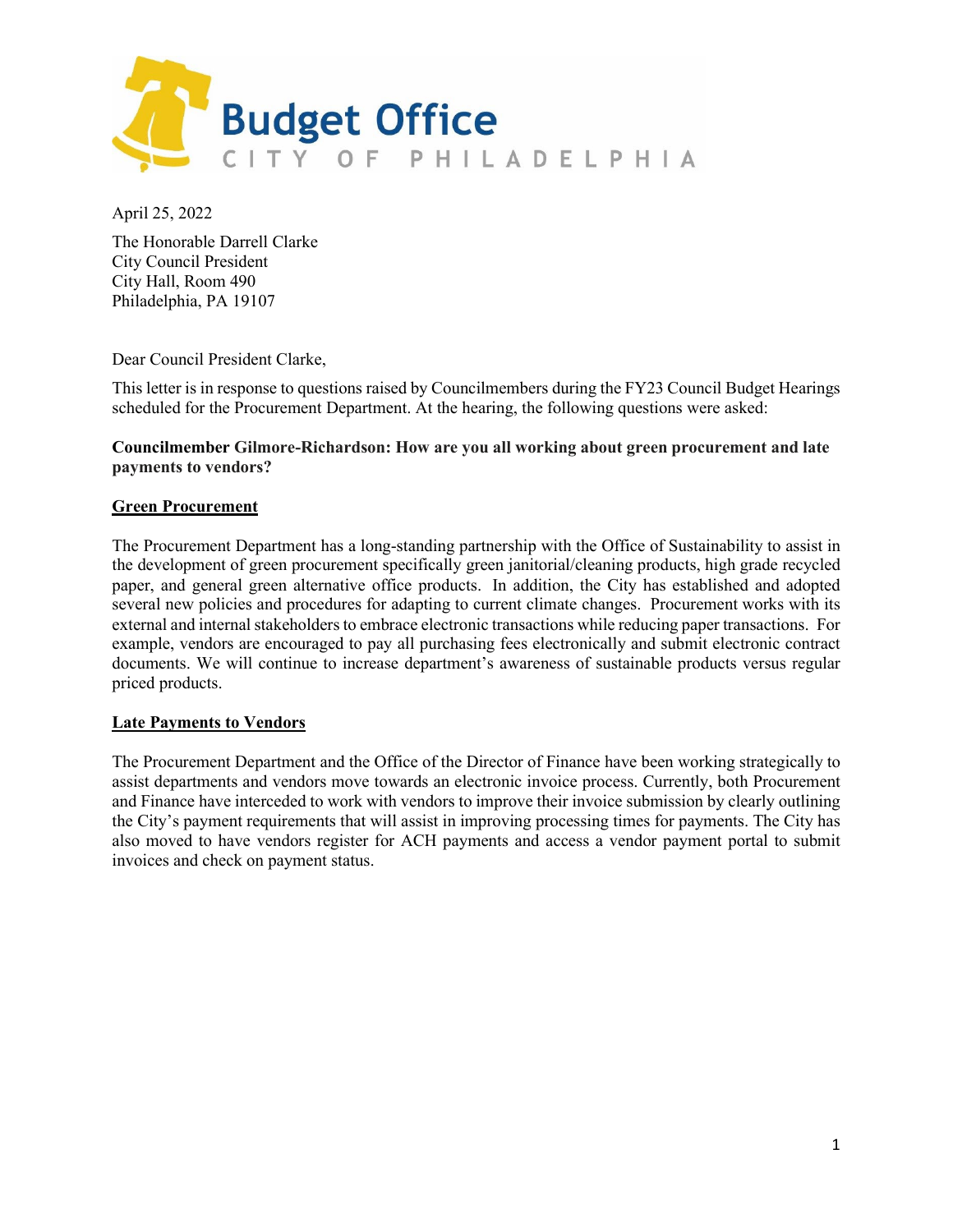

**Councilmember Jones: What is the total spend amount for Service, Supplies and Equipment, Public Works and Professional Services?**

Please see table below outlining the total spend by contract type as of FY2021

| FY 2021 TOTAL SPEND BY CONTRACT TYPE |               |  |  |  |
|--------------------------------------|---------------|--|--|--|
| <b>Public Works</b>                  | \$144,832,833 |  |  |  |
| Service, Supplies & Equipment        | \$76,135,206  |  |  |  |
| <b>Professional Services</b>         | \$459,510,239 |  |  |  |
| <b>GRAND TOTAL</b>                   | \$680,478,278 |  |  |  |

Please contact my office for further information.

Thank you,

Monique Nesmith-Joyner Commissioner Procurement Department